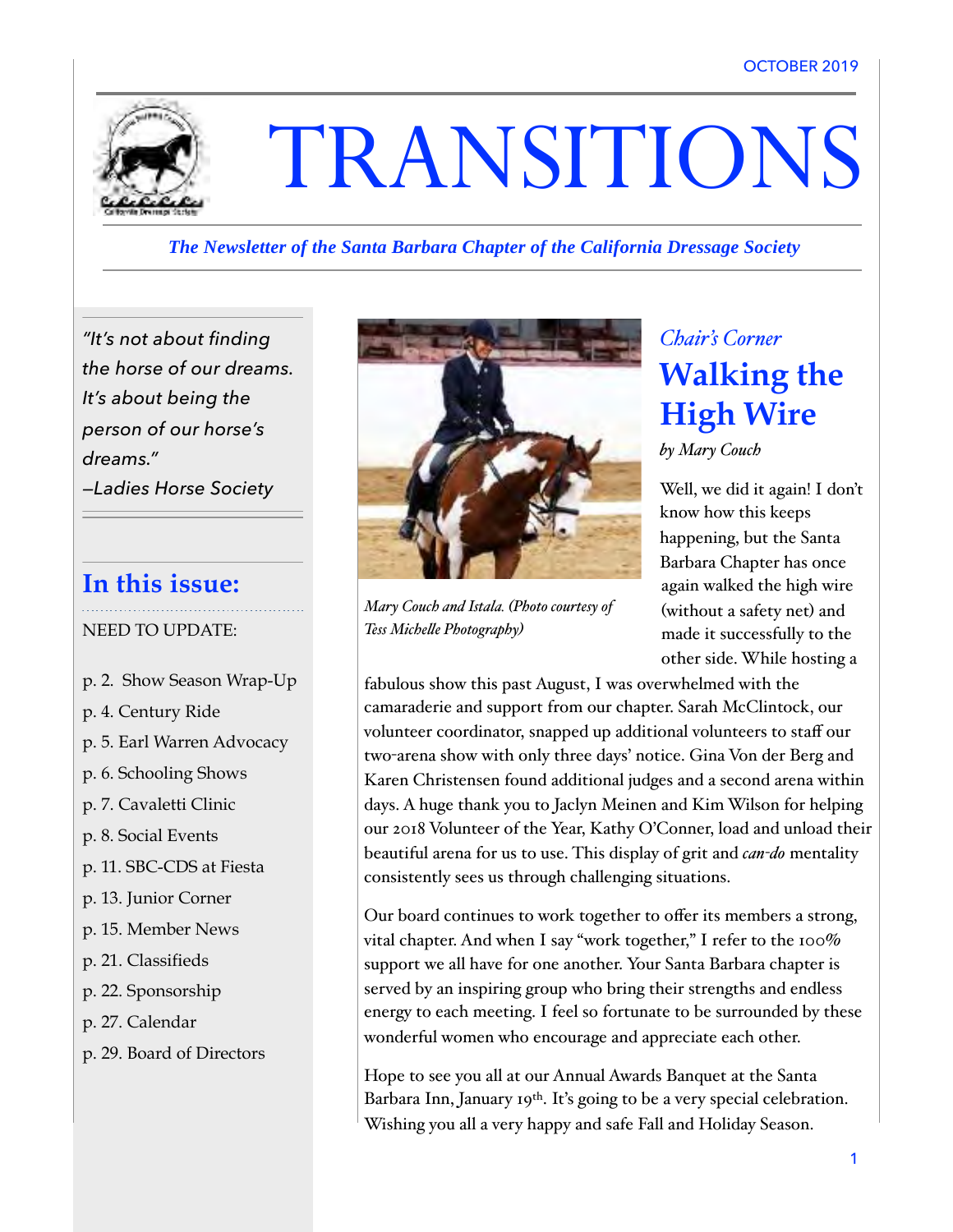### **Despite Rain at our May Earl Warren Show, Our August Show Was Bigger and Better than Ever!**

Our May show at Earl Warren started off with a bang. The first day was beautiful, with many good rides and even a birthday party for member Karen Jenkins' horse Homer, who was turning 20 just in time for Karen's Century Ride, scheduled for



*Karen Jenkins (center) and fiends celebrate Homer's 20th birthday at the May Earl Warren show. Karen and Homer were to do their century ride the next day, but a late spring storm intervened!*

the following day. Imagine our surprise when we began to hear rain on the rooftops on Saturday



*The show arena at dawn on Sunday, May 19. Canceling Sunday's rides was our only option.*

night and woke up Sunday to find that the show arena had been turned into a lake.

Our plans for a two-day May show might have been washed out, but our August show more than made up for it. It was the largest show and the first two-ring show we've put on since 2010! Our chapter is so grateful to everyone who came out to support us after the weather thwarted us at our May show. Whether you were a competitor, a volunteer, a sponsor, an SBC-CDS member, or one of our board or committee members, your support made this show a wonderful weekend for so many horses and their enthusiastic partners and families.

Special thanks to show manager Ellen Corob, and Karen Christensen, who jumped into action and made it possible for us to expand into the Dome and hire two new judges to accommodate the huge number of riders wanting to attend. Thanks also to Show Chair Gina von der Berg, who has become the conduit between our chapter and so many of our riders. As chair Mary Couch explained, "Gina is

#### *(continued on next page)*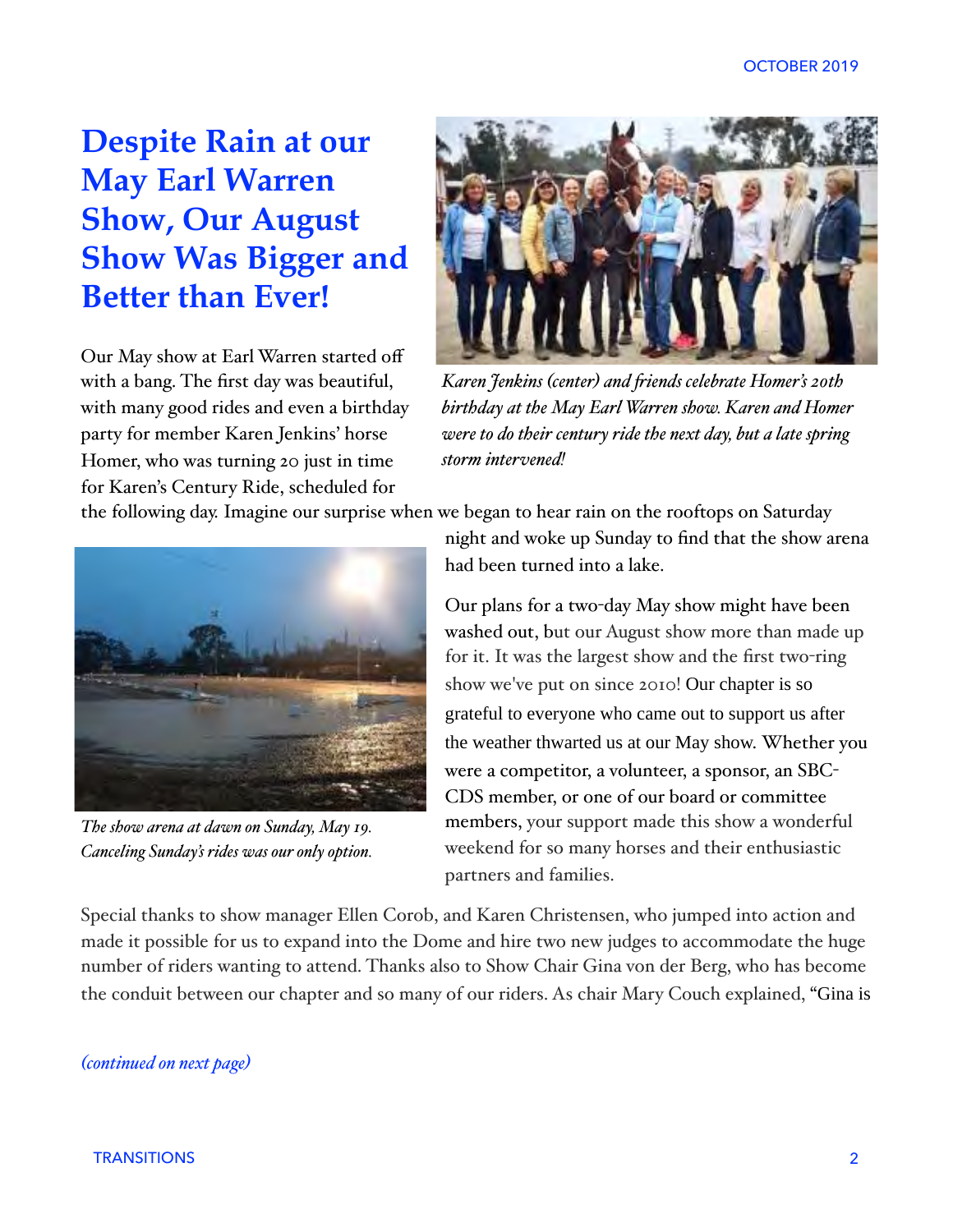#### *Show Season Wrap-up (continued fom first page)*

vital to the overall 'feel good' vibe that has taken our shows to a whole new level." Offering classes in the Dome was especially thrilling to Gina, who found herself flooded with memories riding down

centerline there as she scrambled to tape out the arena dimensions in preparation for this oversubscribed show. So many riders were thrilled to be riding in the Dome again!

Twenty-two SBC-CDS chapter members showed in our August show, including new members and those absent from the arena for years. We welcomed Luci Latham, Rayven Boshco ,and Jaclyn Meinen to their first SBC-CDS show. It was wonderful to see so many juniors riding, which led to several large Junior classes.

We were so happy to see Margaret Fleming back in the recognized show ring after 9 years. Heidi Bowers Dutra and Karen Christensen both re-entered the arena after dramatic comebacks from major physical injuries. Karen was overwhelmed to ride in the Dome again with her kind and willing Paint to the sound of cheering fans and thanks



Show Chair Gina Von der Burg and Technical Delegate Victoria Powers make all the work that went into putting on our August show look like fun! *(Photo courtesy of Mary Couch)*

everyone for their amazing support during her long and unlikely recovery.

The special highlight of this show was Karen Jenkins' rescheduled Century Ride. See the article on p. 5 of this newsletter, and The Dressage Foundation's coverage at [https://www.dressagefoundation.org/](https://www.dressagefoundation.org/grants-and-programs/century-club/new-members/karen-jenkins.html) grants-and-[programs/century](https://www.dressagefoundation.org/grants-and-programs/century-club/new-members/karen-jenkins.html)-club/new-members/karen-jenkins.html).

Financially, we "weathered" the ups and downs, losing quite a bit of money in the May show but rebounding with the August show, adding about \$4000 to our chapter coffers in the end. We hope to continue the momentum and build upon our 2019 success. We have proven we can hold large successful shows that draw from near and far. This is possible only with your continued participation as riders, volunteers, and sponsors. We are looking forward to the 2020 show season and hope to see you all riding in the Dome for Spring Dressage in Santa Barbara May 16-17<sup>th</sup>, 2020.

Gina von der Burg, Show Chair

Show and Awards Committees:

Mary Couch, Karen Christensen, Suzanne Kramer Morton, Michelle Bischoff, Sarah McClintock, Margaret Fleming, Suzanne Galsterer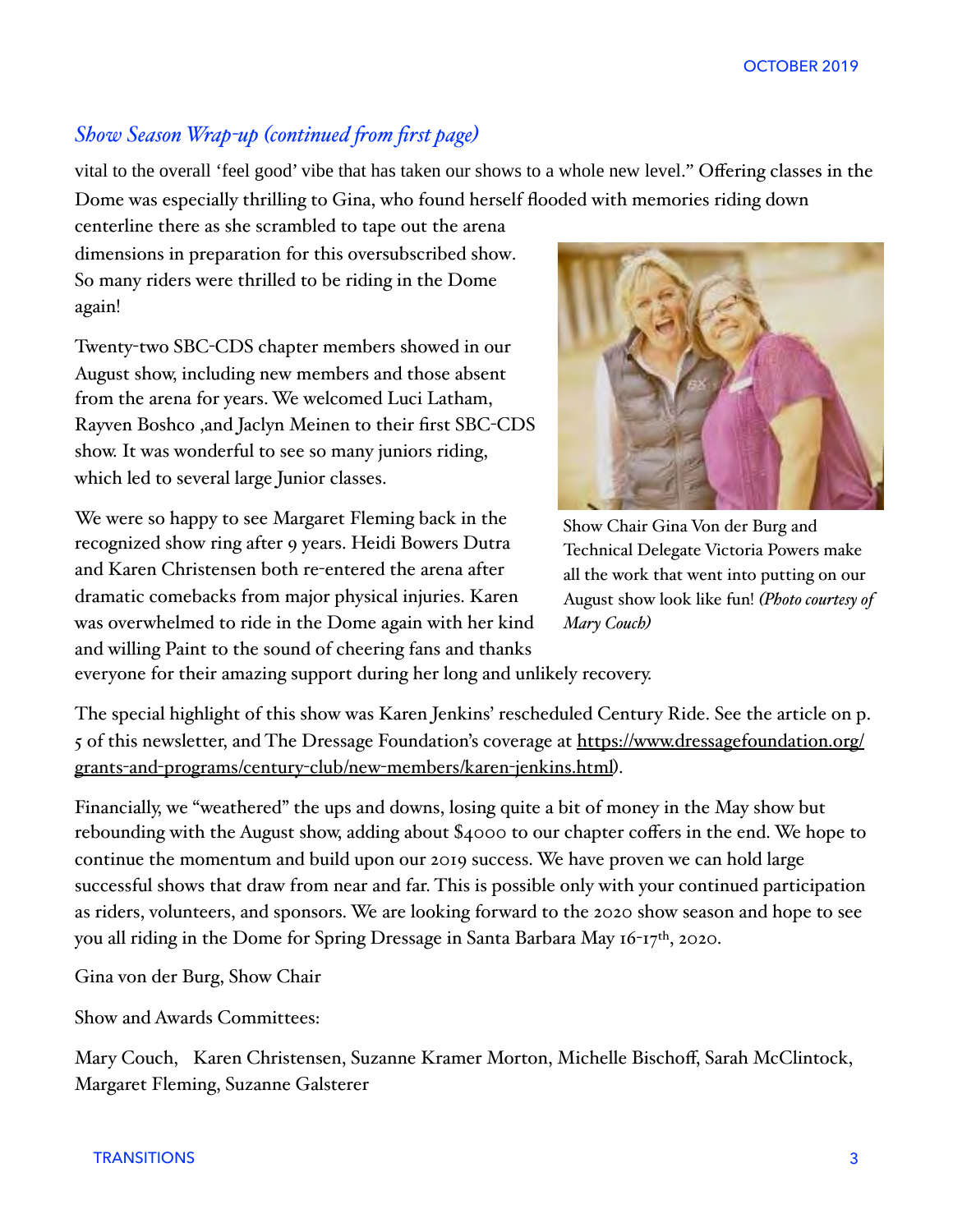### **Karen Jenkins Completes Her Century Ride at our August Show**

A highlight of our August show was the Century Ride completed by Karen Jenkins, a long-time member of California Dressage Society's Santa Barbara County Chapter, riding her quarter horse Homer. Century Rides are sponsored by The Dressage Foundation to recognize the partnership between older riders and their horses. The horse and rider's ages must total 100 to qualify, and the two must ride a test at a recognized or schooling show.

Karen and Homer have quite a history together, having done trail rides and horse camping in addition to dressage, working with their trainer, SBC-CDS member Suzanne Galsterer. Karen had planned to do her Century Ride on the Sunday of our May show, but the rain intervened. She was a great sport about it, saying it would just give her more time to practice, but the delay turned out to be a blessing in other ways as well. Our August show





*Karen and Homer receiving their Century Ride ribbon, Century Rides! with show officials and fiends. (Photos courtesy of Tess Michele Photography)*

subscribed

was so well

that Karen was able to honor us and Earl Warren by riding her Century Ride and victory gallop in the Dome Arena.

Karen has now joined The Dressage Foundation's Century Club with her Century Ride, #408. Congratulations, Karen. You are an inspiration to everyone who knows you. We all hope we can ride like you when we qualify for our own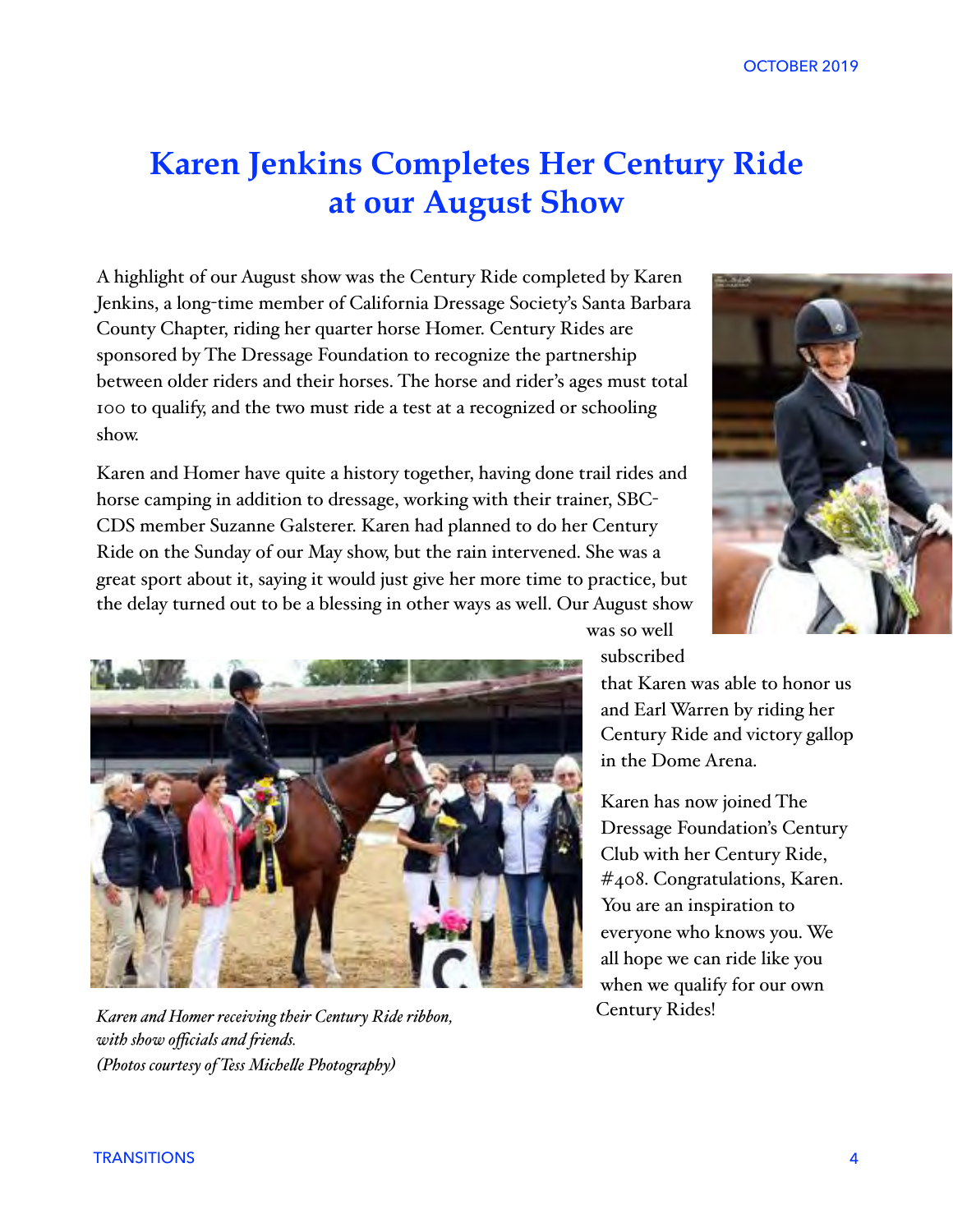### **SBC-CDS Members Actively Working to Save Earl Warren Showgrounds**

#### *by Lynne Sherman*

Concerned SBC-CDC members attended the Earl Warren *Imagine* event on Thursday, August 22,

which brought together a variety of community members to discuss the future of the financially imperiled facility. They join other members of the local horse community who are determined to rescue the 34-acre property from its decline and make it a profitable community resource and horse show venue once again.

The Earl Warren Showgrounds Equestrian Committee is getting advice from an advisory group of horse show directors from all



disciplines that show at Earl Warren. The advisory group, coordinated by SBC-CDS treasurer Karen Christensen, is gathering information and advice from show managers, trainers, equestrian facility managers and suppliers. The end result will be a comprehensive plan of what to do, who should do it and how much it will cost.

Money is being raised to fund these projects through the tireless efforts of Mary Rose and Suzanne Perkins, EWS directors, and by Diane Isaacson, Earl Warren Showgrounds Foundation vice president. Funds for a water truck and a new drag have already been raised. Donations are now needed to re-engineer the arenas and apply appropriate footings.

If you wish to donate to the efforts to Save Earl Warren Showgrounds, be aware that there are two foundations. If you want to earmark your donation for arena footing or other horse-related needs, like drags and stall improvements, send your check to the Earl Warren Showgrounds Foundation, 3463 State Street, PMB 600, Santa Barbara, CA 93105. The Foundation is a 501c3 nonprofit organization.

For further information, contact DianeIsaacson at [diane@chaparralstud.com](mailto:diane@chaparralstud.com)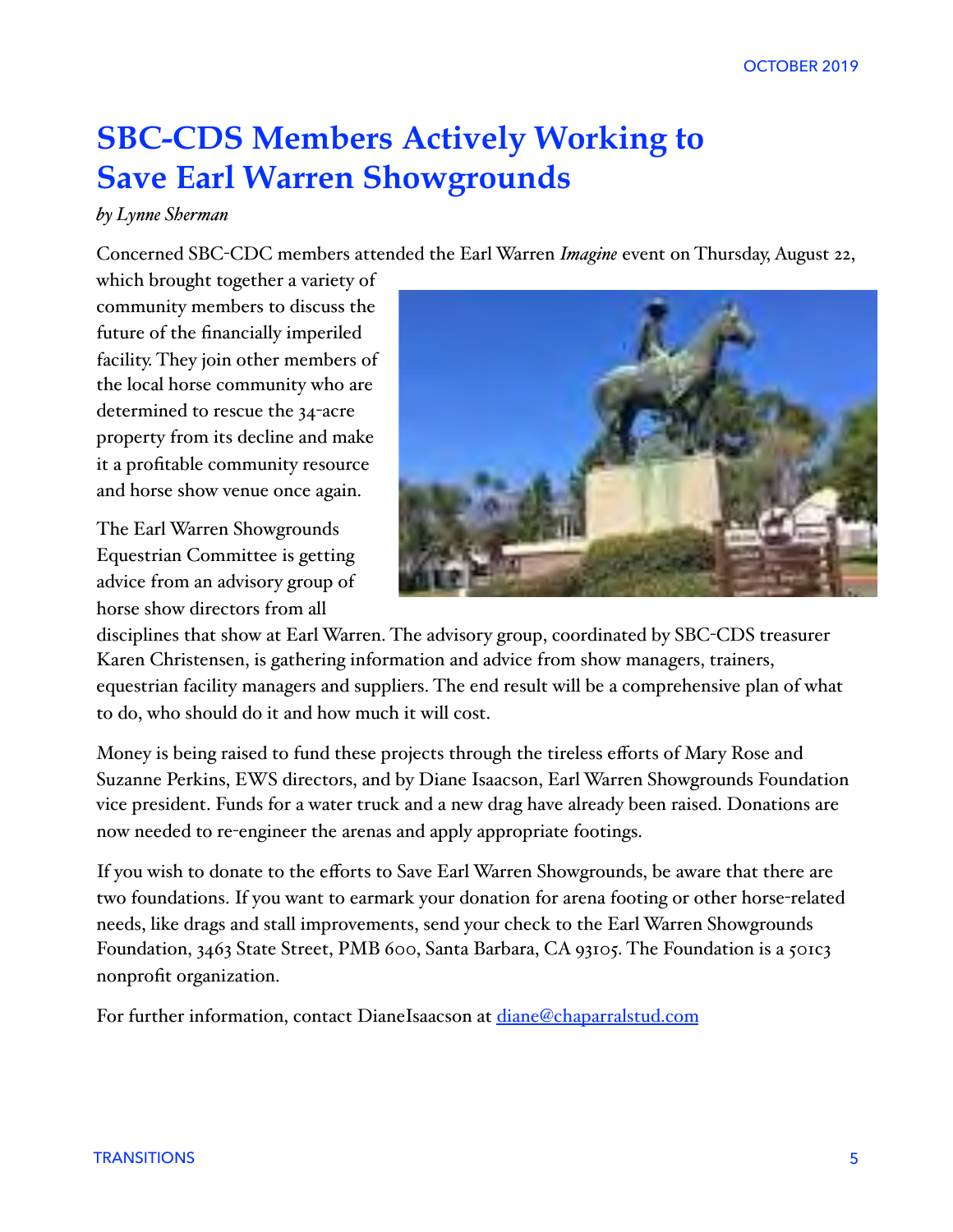### **On the Bit Schooling Show Series to Conclude its 2nd Year with a Fun Holiday Show in Santa Ynez**

#### *by Carole Bennett*

It's hard to imagine that 2019 is almost over. Our shows in the Santa Ynez Valley have been very well attended, and we are hoping to add a few more next year.

The shows in Santa Barbara have not been quite so successful, but we will give it another try next year, and if we get the attendance we need, maybe we can add some more.



If you haven't already checked out the lovely article written in the SYV News [about our shows, go to https://syvnews.com/entertainment/dressage-schooling](https://syvnews.com/entertainment/dressage-schooling-show-brings-tradition-halloween-spirit-to-santa-ynez/article_c1604f57-6344-5432-b873-c027012d431d.html)[show-brings-tradition-halloween-spirit-to-santa-ynez/](https://syvnews.com/entertainment/dressage-schooling-show-brings-tradition-halloween-spirit-to-santa-ynez/article_c1604f57-6344-5432-b873-c027012d431d.html) [article\\_c1604f57-6344-5432-b873-c027012d431d.html](https://syvnews.com/entertainment/dressage-schooling-show-brings-tradition-halloween-spirit-to-santa-ynez/article_c1604f57-6344-5432-b873-c027012d431d.html)

We are looking forward to bringing the year to a close with a fun holiday show in Santa Ynez. Details are below.

Have a great holiday, and we will look forward to seeing you and your best four legged friends at our future shows!

On the Bit Holiday Schooling Show. December 15, Santa Ynez Valley Equestrian Center. Claudia Roberts, Judge.

There will be limited rides, as it gets dark early, so get your entries in as soon as the premiums are out!

We will be serving a yummy holiday lunch of cold poached salmon, cucumber dill sauce, crusty baguette, baby rosemary roasted taters, and chocolatecovered strawberries.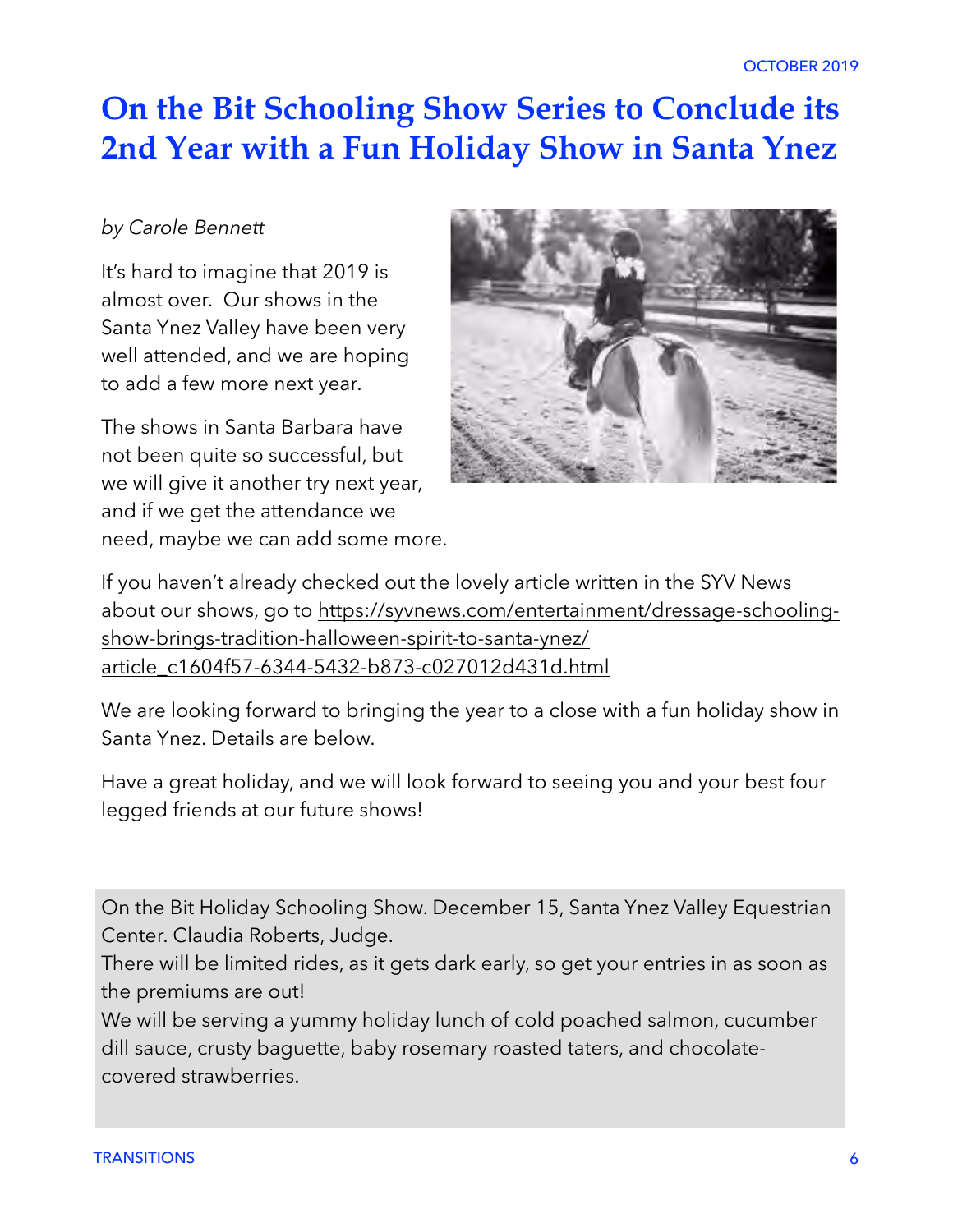### **Educational Event: Where Are all the Poles?**

*by Diane Welcenbach* 

SBC-CDS sponsored a cavaletti clinic with Erika Jansson on July 20th at Shoreline Farms. The clinic was well attended by both riders and auditors. We had almost twenty riders, a good mix of dressage, hunter/jumper, and non-showing pleasure horses.

 Erika started each session with a little information about herself. In Sweden, where she is from, they use poles frequently in the training of dressage horses, but when she came to the United States she had to ask, "Where are all the poles"? It motivated her to develop a clinic dedicated



*Laura Langford rides Doma Fabrizia through the grid at our July cavaletti clinic with Erika Jansson. (Photo courtesy of Mary Couch)*

to the use of cavaletti for dressage training.

Each session was 45 minutes to an hour long, with four to five riders in each session. Erika started out asking riders to go over just a few poles at the walk and then at the trot. As the horses and riders gained confidence with the exercise, she added more poles, one or two at a time – ending up with 11 poles. It was really fun to watch how each horse and rider improved their rhythm and engagement each time they entered "the tunnel." A sound system was used, so auditors had no trouble hearing Erika explain to the riders how to improve the next time they went over the poles.

Refreshments were available to all who attended. The weather was ideal, with some clouds and mild temperatures. Participating in a group event with your horse is a lot of fun. You can learn from watching other participants and meet new people and their horses. Overall, it was a fun, positive, educational event. Thanks to everyone who attended.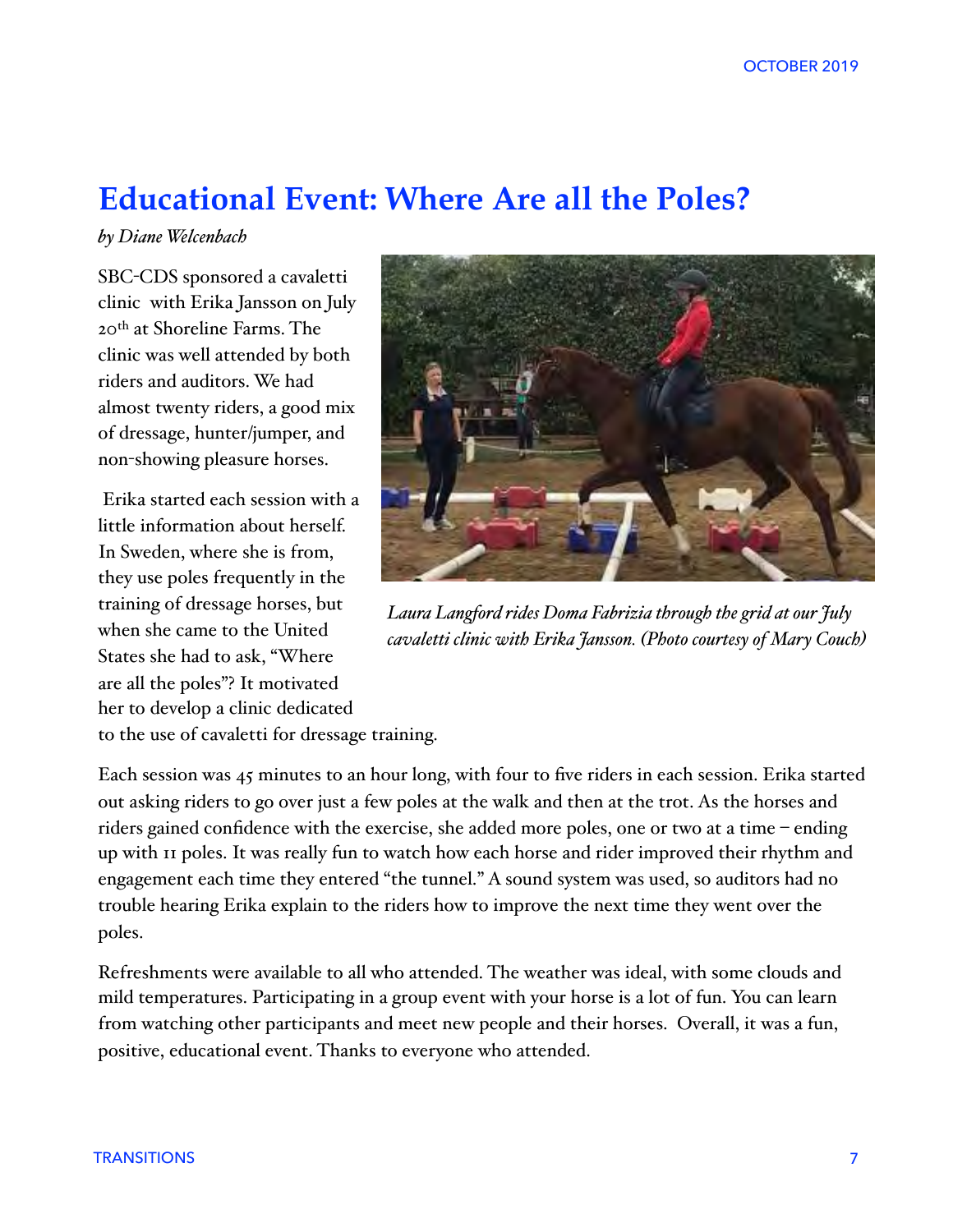**You are invited . . . to our Fall Social Event at Bridlewood Winery**



#### **COME JOIN US FOR OUR SBC-CDS FALL SOCIAL SUNDAY, NOVEMBER 3, 2019 1PM-3PM 3555 ROBLAR AVE SANTA YNEZ**

**Let's gather together on this last day of Day Light Savings to enjoy some wine, nibbles, the beauty of the Santa Ynez Valley, old friends and new! Hope to see you there!**  Please call or email Michelle Bischoff to RSVP: michellecb805@gmail.com / 805.570.4361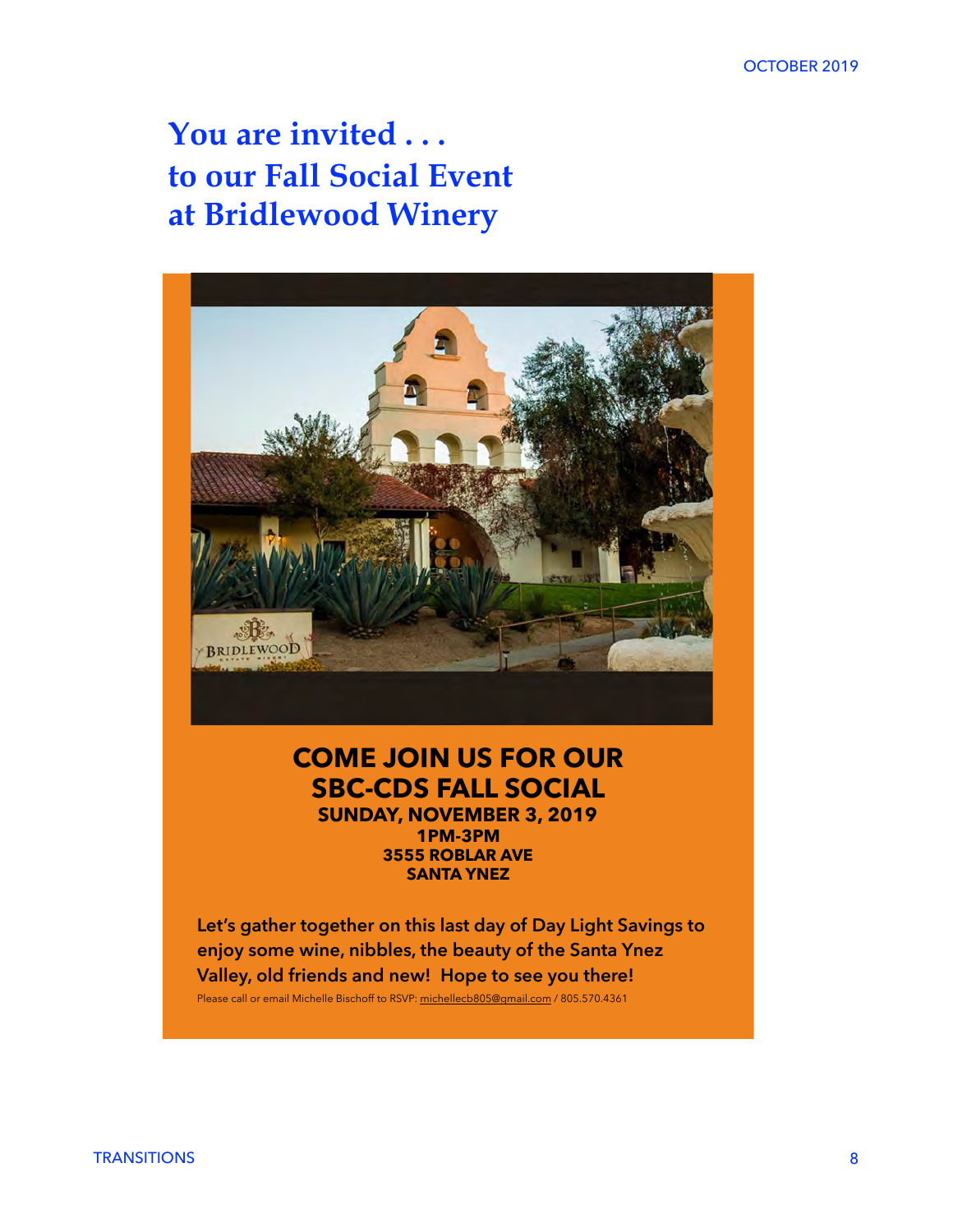### **F2 Winery Hosts Talk by Gerhard Politz**

Equestrian, Trakehner breeder, winemaker, and banjo player Holger Max Hoetzel opened up his beautiful F2 Winery tasting room in Los Olivos to the dressage community in June for a talk by visiting clinician Gerhard Politz.

Chapter members mingled and enjoyed Max's beautifully prepared food and wine before sitting down for a talk that ranged from starting young horses to the stages of equine skeletal development.

Don't miss the next opportunity to join this fun group for another of Gerhard Politz's winery talks at F2, coming up on November 8 at 6 pm.



*SBC-CDS Treasurer Karen Christensen welcomes members to our social/educational event at the F2 Winery tasting room.*



*Visiting clinician Gerhard Politz sharing his wisdom with chapter members and guests.*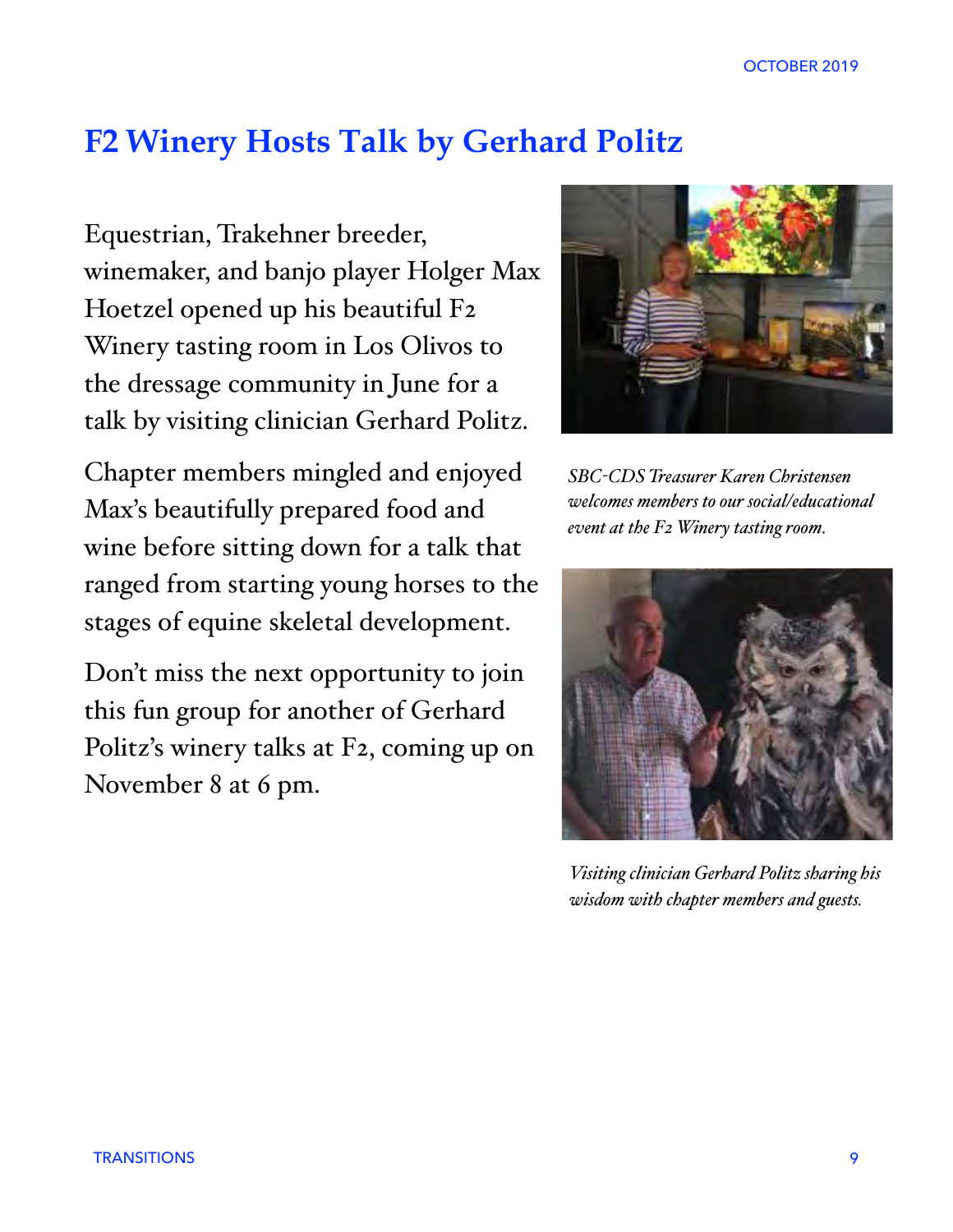

### *SBC-CDS ANNUAL YEAR END AWARDS BANQUET*

Save the Date: Sunday, January 19th, 2020, 4pm-8pm Place: Santa Barbara Inn, Montecito Room RSVP: Michelle Bischoff michellecb805@gmail.com

### **It's Time to Submit Your 2019 Scores for Year-End Awards!**

If you've been showing this year, it's time to submit scores for year-end awards. Suzanne Morton-Kramer is working really hard on some great year-end prizes, so you don't want to miss out. Snap a photo of the front page of the tests showing your two highest 2019 scores at any given level, indicate whether you are submitting the scores from schooling or recognized shows, and email them to the address below. One of your two scores must have been earned at a SBC-CDS endorsed show.

Send your scores by Friday, November 22 to [dressage805@gmail.com](mailto:dressage805@gmail.com)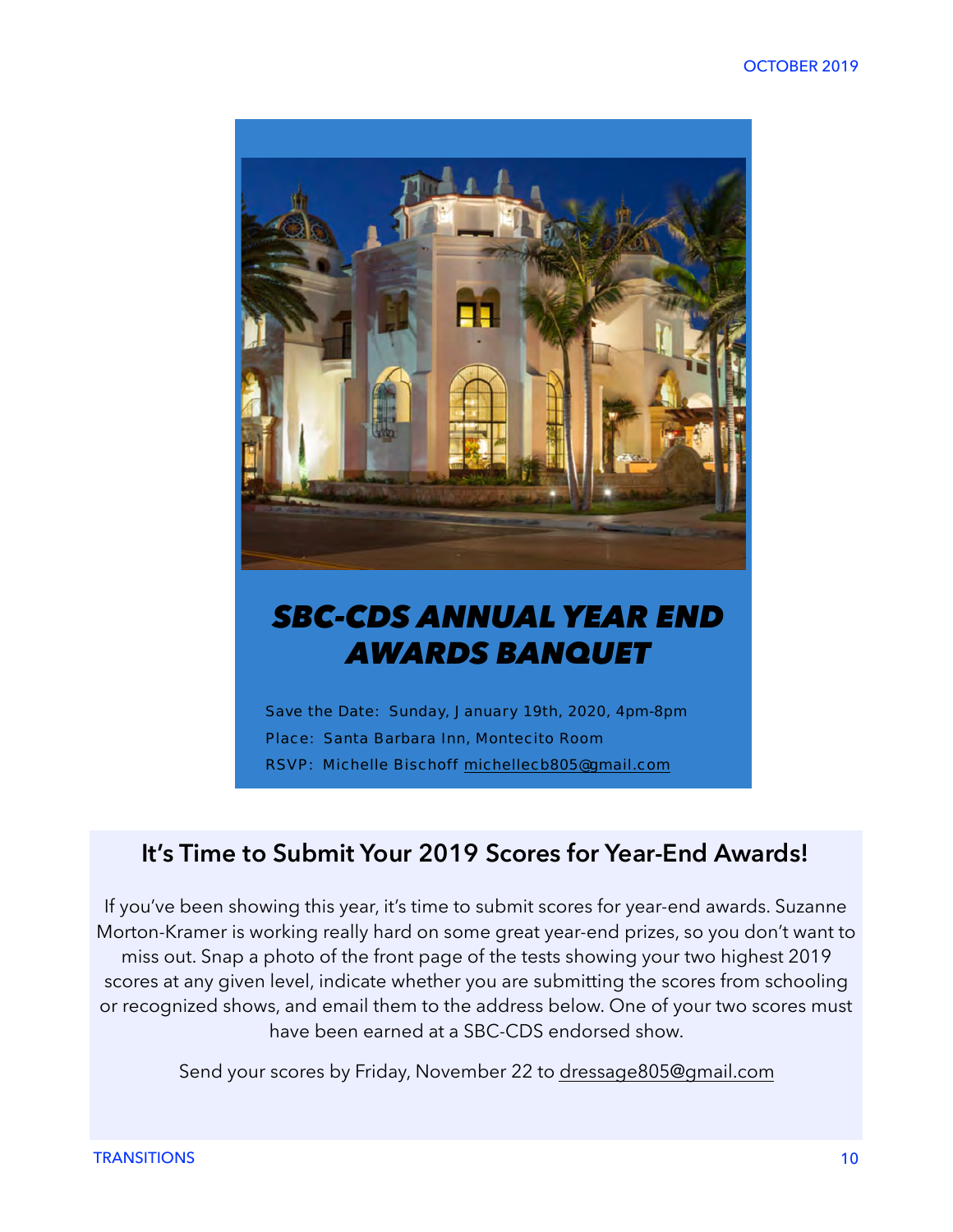### **A New Kind of Freestyle: Fiesta Dressage!**

*Don't ever say dressage riders confine themselves to a 60 x 20 meter court. Several of our members continued the tradition of riding in Santa Barbara's Fiesta Parade this year. The parade, a part of Santa Barbara history for 95 years, begins on Cabrilo Boulevard and then travels up Santa Barbara's State Street, which is crowded with children and other spectators waving and cheering and sometimes even tossing cascarones, brightly colored confetti-filed egs, into the air to express their delight. Sharing the road with marching bands, sheriffs' posses, charro groups, horse-drawn carriages, and many other entries, our dressage horses and riders* 

*were high-stepping proof of the versatility of our our dressage mounts.* 

SBC-CDS Social Chair *Michele Bischof* has been involved in Fiesta for many years, serving in 2019 as Division Chief of Celebrations. She was very excited that her 99-year old grandmother, Marcella Craviotto, was able to participate with her in this year's parade. Marcella was born and raised in Santa



Barbara and has been to every Fiesta Parade. This year Marcella rode in a beautiful carriage with her daughter, Marcia Bischoff, Michelle's mother, while Michelle rode astride. So the family had three generations of women in the parade this year!

*(continued on next page)*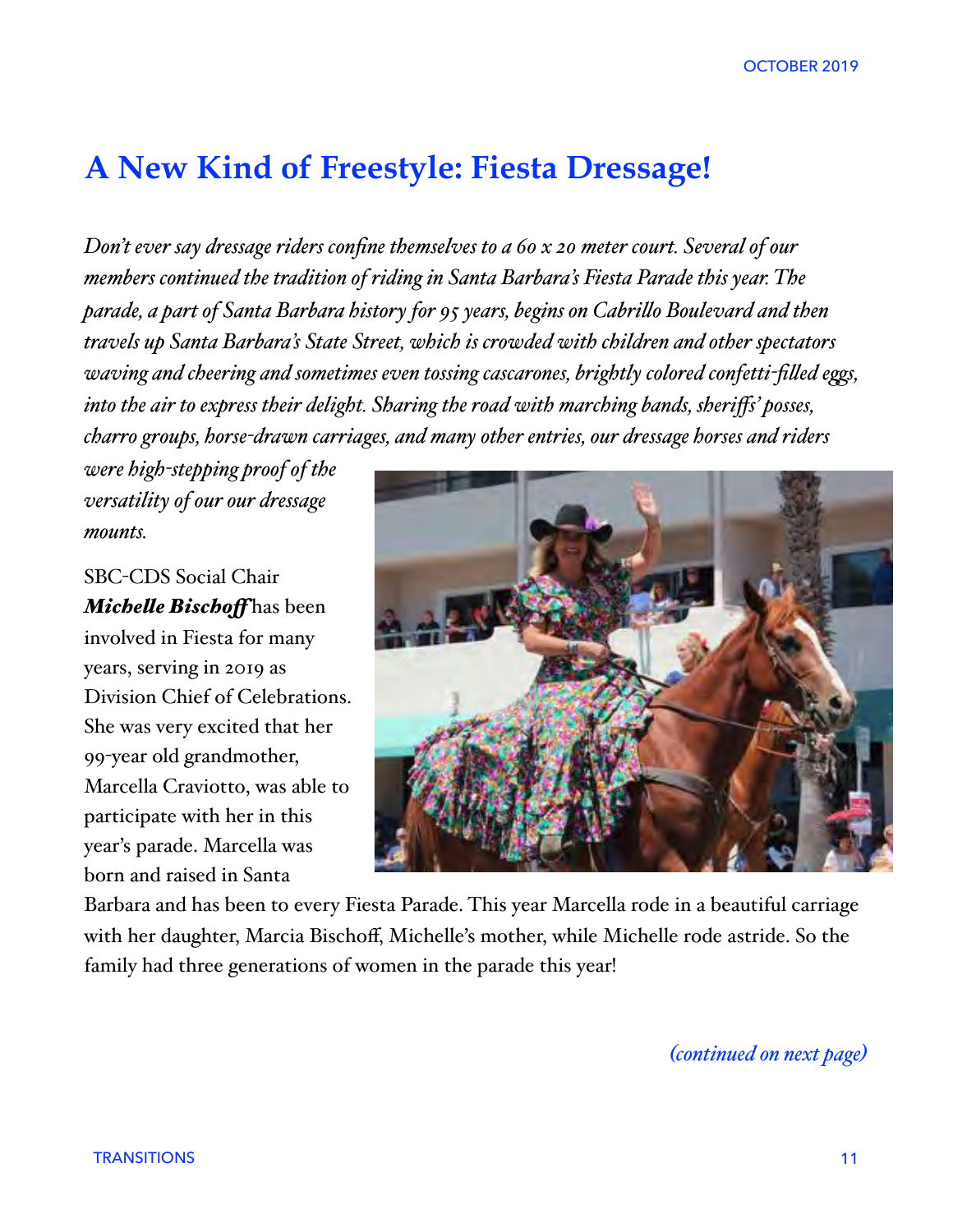### *Fiesta Dressage (continued)*

*Jessica Brown* and her retired show horse Princess were outriders for a Santa Barbara City Council carriage in the parade. It was Princess's first Fiesta Parade, but Jessica has taken driving lessons and is teaching Princess to pull a cart. She hopes to enter her in the parade again next year as a driving horse.





*Saly Cushman* rode in the parade as part of the De La Guerra Wedding party, which celebrates the wedding of Alfred Robinson and Ana María de la Guerra, which took place in Santa Barbara in 1836. This re-enactment, a tradition established by local horsewoman Dale Obern Hoeffliger's parents, continues to this day, and Sally was honored to be a part of it on her lovely Rocky Mountain horse Moon.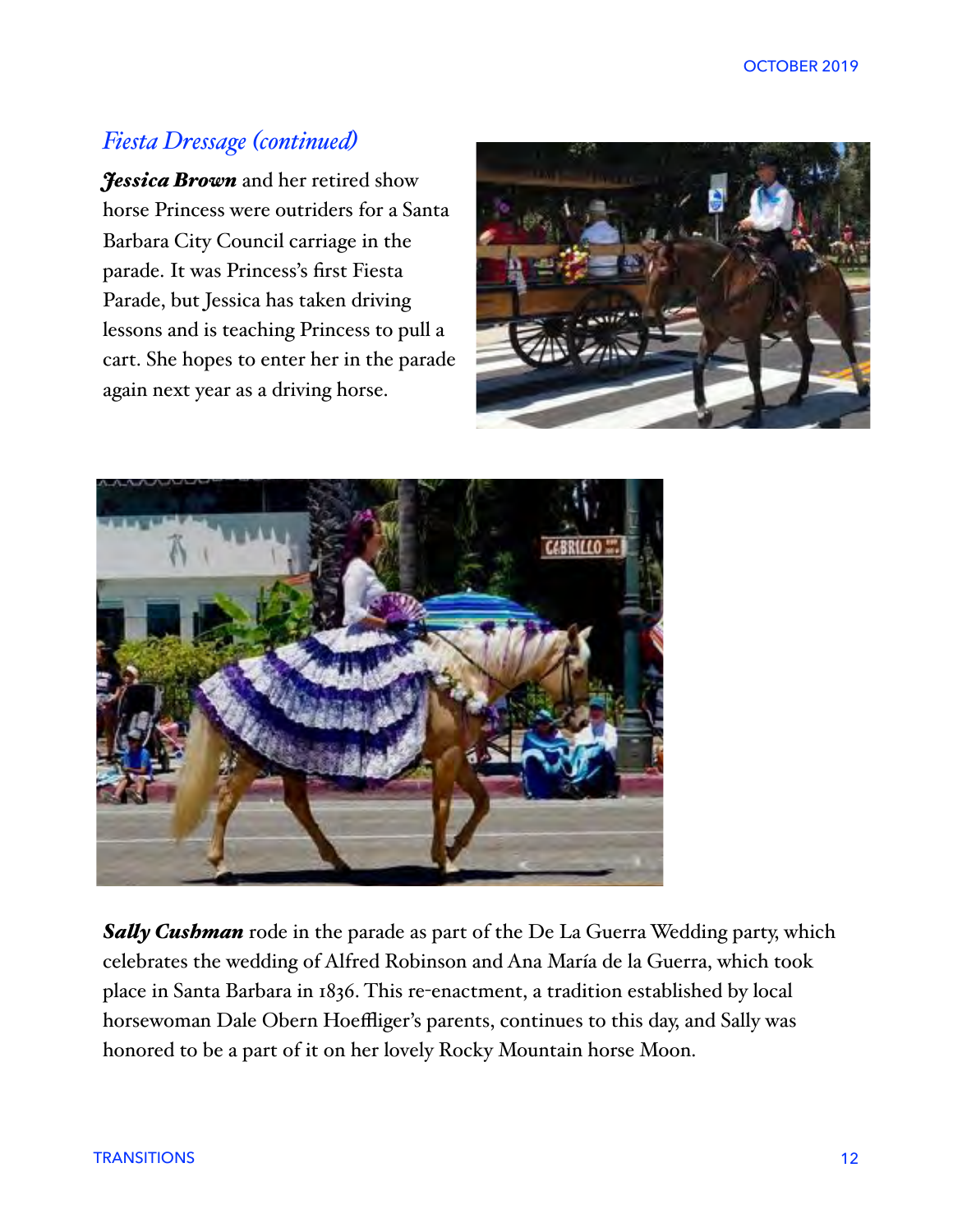### **Junior Corner**

*One of our chapter's goals is to ensure the future of dressage in Santa Barbara County by encouraging our junior riders. Our junior contingent continues to grow, with younger riders doing very wel at both schooling and recognized shows.* 

Thirteen-year-old *Sophia Blake,* who rides training level dressage with Louise Cacesse, got a new horse last month. Deuce is an-11 year-old Dutch Warmblood. She also trains at Ridgewood Farm with Courtney Cochran in the 2'6-2'9 Equitation and Hunters.



*Beatrix Freels* recently moved to Santa Barbara with her mother Michelle from northern California. Nine-year-old Beatrix loves to trail ride, jump, and do light dressage with



her Welsh Cob Fig. Both Beatrix and her mom are looking forward to getting more involved with our chapter, especially our junior program. They think it would be fun to start a quadrille or dressage inspired drill team for our

junior riders.

*Ela Troyna* has been riding ever since her mother Kristi could prop her up on a horse, but she got her first pony, Dusty, when she was 3 years old. When she outgrew Dusty, Ella fell in love with a 12-year-old palomino quarter pony named Take a Chance. He was definitely a project horse, and they had a rather rocky start together, but Ella was willing to put her passion for jumping aside and focus on the basics with him, and her efforts have paid off in a strong partnership. At her first dressage shows her scores weren't very good, as Chance was tense and fast. But by the end of the year she did very well and now holds Junior High Point status for the Ventura chapter's shows. She is really beginning to enjoy dressage and is talking about showing



Training Level next year. Ella and her mother train at Canada Larga in Ventura, but have recently joined SBC-CDS.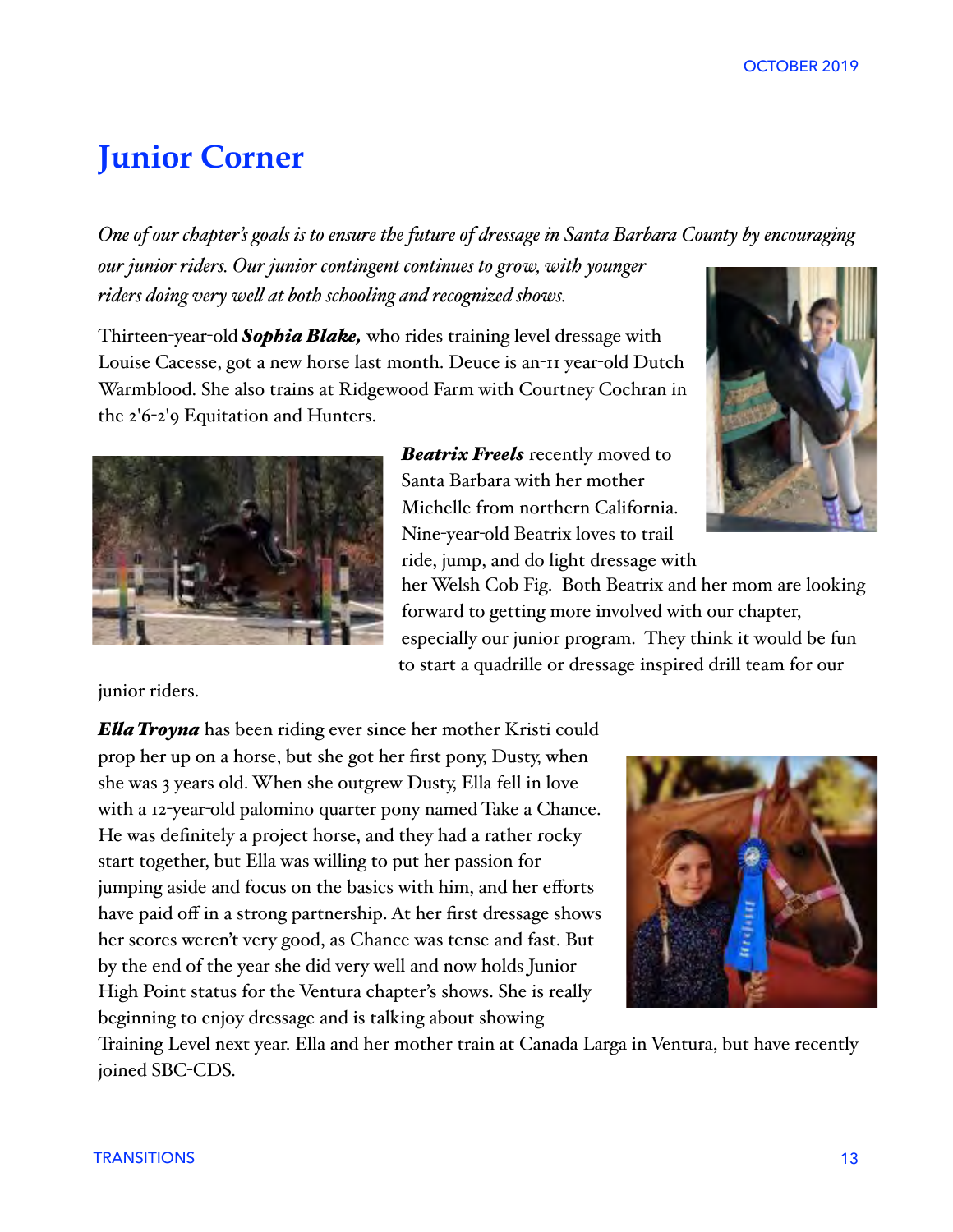*Kate Sulzbach reports below on three junior riders who are in training with her at In The Irons:* 



*Ava Johnson and Curran.*

*Ava Johnson,* 12 years old, has been training with Kate Sulzbach for about four years. Ava rides Curran, owned by In The Irons. She was the 2018 Reserve Champion for the chapter riding Intro C and has competed during the 2019 season at Training 1. Ava hopes to move up to Training 2 in 2020 and end the season at Training 3.

*Avery Klein,* 16, has been training with Kate for a little more than a year. During the 2019 competition season, Avery competed at Training level, qualifying for the CDS and USDF Region 7 Championships at Training Level. Avery rides Facile, owned by Kate

Sulzbach. After one season of dressage competition, Avery ended the year in the top 50% of all Junior Young Riders at her level. Next season, Avery hopes to compete at First Level.

*Aleja Lopez,* 16, has been training with Kate for a little over a year. During the 2019 season Aleja competed her horse, Vice Commander, at Training level, qualifying for the Region 7 USDF finals and ending the year ranked in the top 60th percentile for all junior young riders at Training level. It was also Aleja's first year of competing in Dressage.



*Aleja Lopez (lef) and Avery Klein at the Championships at Rancho Murieta.*

Aleja hopes to compete at First level next season, perhaps ending the season at Second Level.

All three riders have been strong supporters of the chapter's shows. Avery was the chapter's Junior High Point recipient and Aleja was the chapter's most improved Junior rider. All three girls are members of Tecolote Pony Club.

Both Avery and Aleja qualified their respective horses for the USDF Horse of the Year at Training Level. Needless to say, Kate Sulzbach and In The Irons Farm are very proud of their junior riders.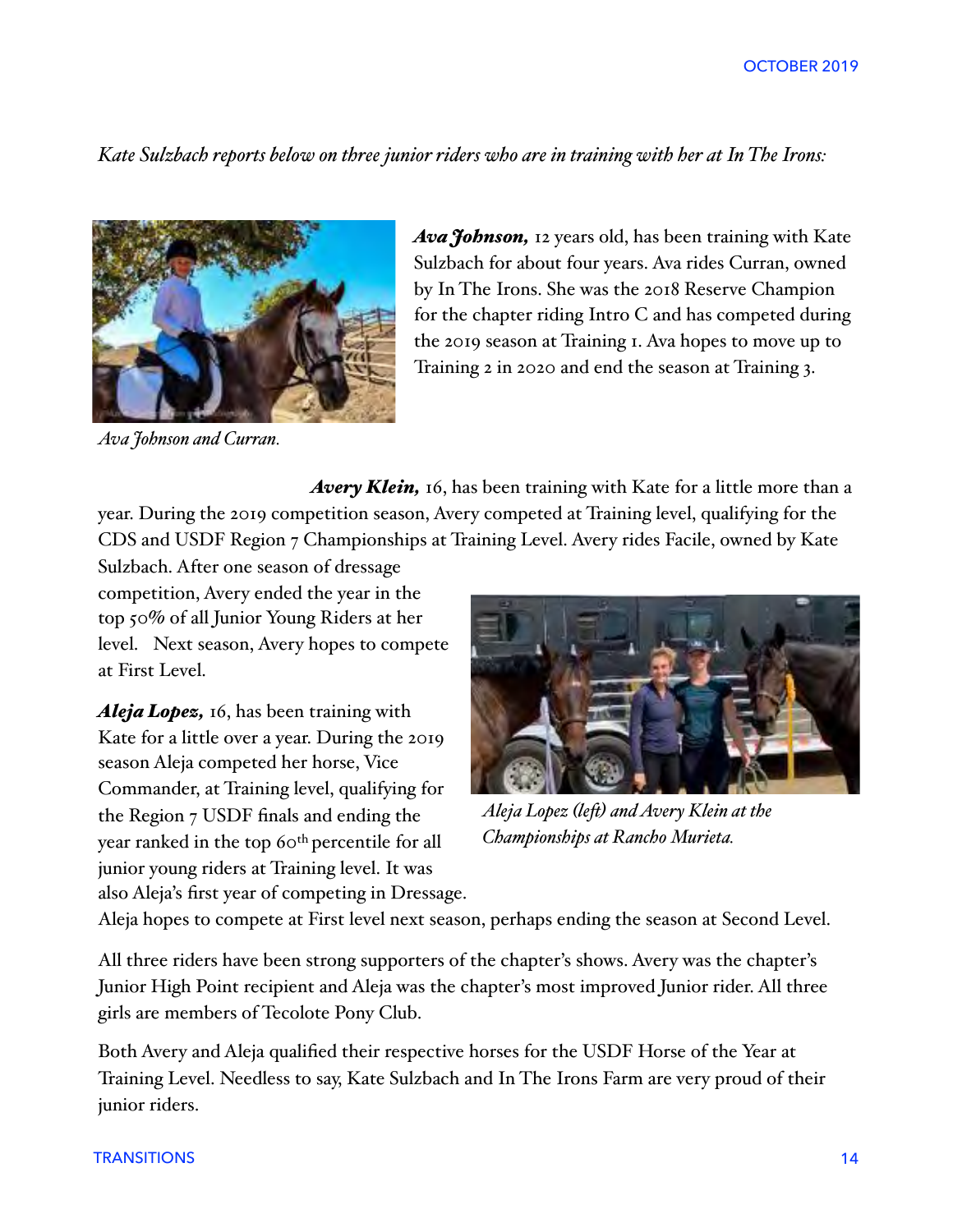#### *Member News*

### **Worried about Falling? HitAir Vests to the Rescue!**

*by Marilyn Mazess*

I have not currently been riding as much as I would like and not doing any shows, so there's nothing exciting to report in those areas. I'm writing about falling off and breaking bones my bones!!

In the past 2 1/2 years I've taken four falls off three different horses. I've broken my neck, five ribs, and a finger. I'm kind of done with recovery mode. I'm 69 and have osteopenia. That means if I fall I will break something.



*Dick and Marilyn Mazess sporting their protective Air Hit vests.* 

I'm still riding, but with a vest that will inflate when I leave the saddle. About three weeks ago my horse spooked and spun. I flew from the saddle and landed like a beach ball. My vest deployed! I got up without injury other than mentally — I was probably in a state of shock. My vest protects not only my torso but also my neck and lower back. I am back to riding and wear my vest all the time. It saved me, and I'm so grateful for that. My husband wears one as well, which is such a relief, as he's had more falls than I. The product name is HitAir: [hitairequestrian.com](http://hitairequestrian.com)

I highly recommend it!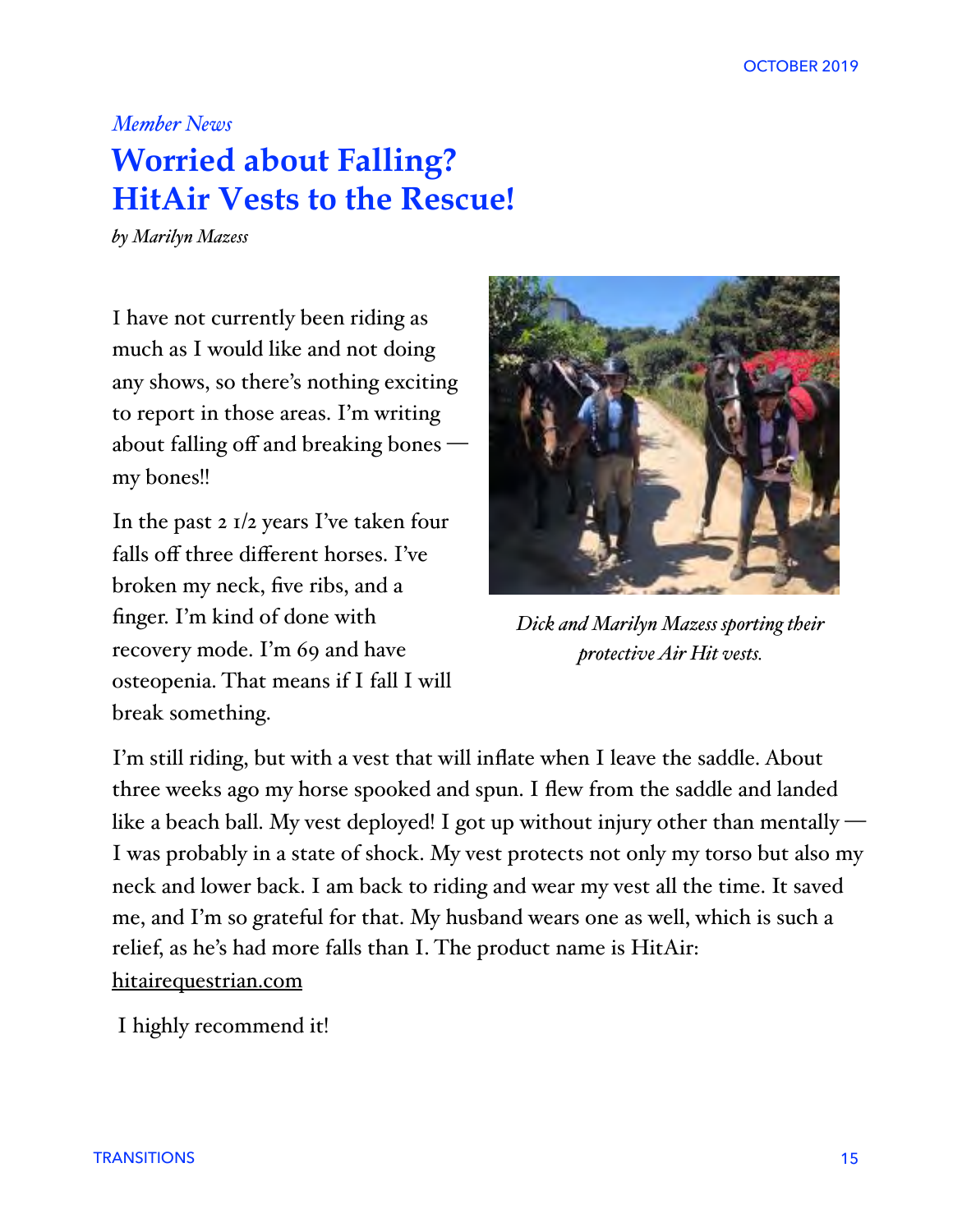### *Member News* **Fun at the Santa Barbara Dog Show**



*SBC-CDS Show Chair Gina von der Berg and Petunia earn the blue ribbon in the Puppy Winners Class at the Santa Barbara Dog Show*

#### *by Gina von der Berg*

My friend Polly, from Murieta, the breeder of my two basset hounds Butter and Flower, stayed with me for the week of the Santa Barbara Dog Show in August. She was showing her three bassets (one was Flower's sister, Petunia) at Earl Warren, and she asked if I could help her on the sidelines, holding the pups that she was not showing. During the four days she showed, she had handlers coming and going to help her show the three. There were multiple times when handlers flew in with only moments to spare  $\frac{d}{dx}$  it was obvious that they were trying to manage multiple clients.

On Sunday, as I was standing on the sidelines with Petunia, an 8-month-old basset pup, her handler received an urgent call, handed me her leash, and said, "You'll have to show Petunia, I have to go!" That was it, an opportunity to go into the show ring with a 65 lb. basset hound puppy instead of a 1,200 lb. Friesian Sport Horse. Woo-hoo!

How hard could it be? After watching the handlers all week, and knowing Petunia, I knew we could do this together. When the judge pointed to us as the winners, I thought there had been a mistake. We had won the class of all the basset puppy winners!

It was great fun, but no, I'm not going to stop showing Élan in dressage and start showing bassets. I'd much rather ride than run!

#### TRANSITIONS 16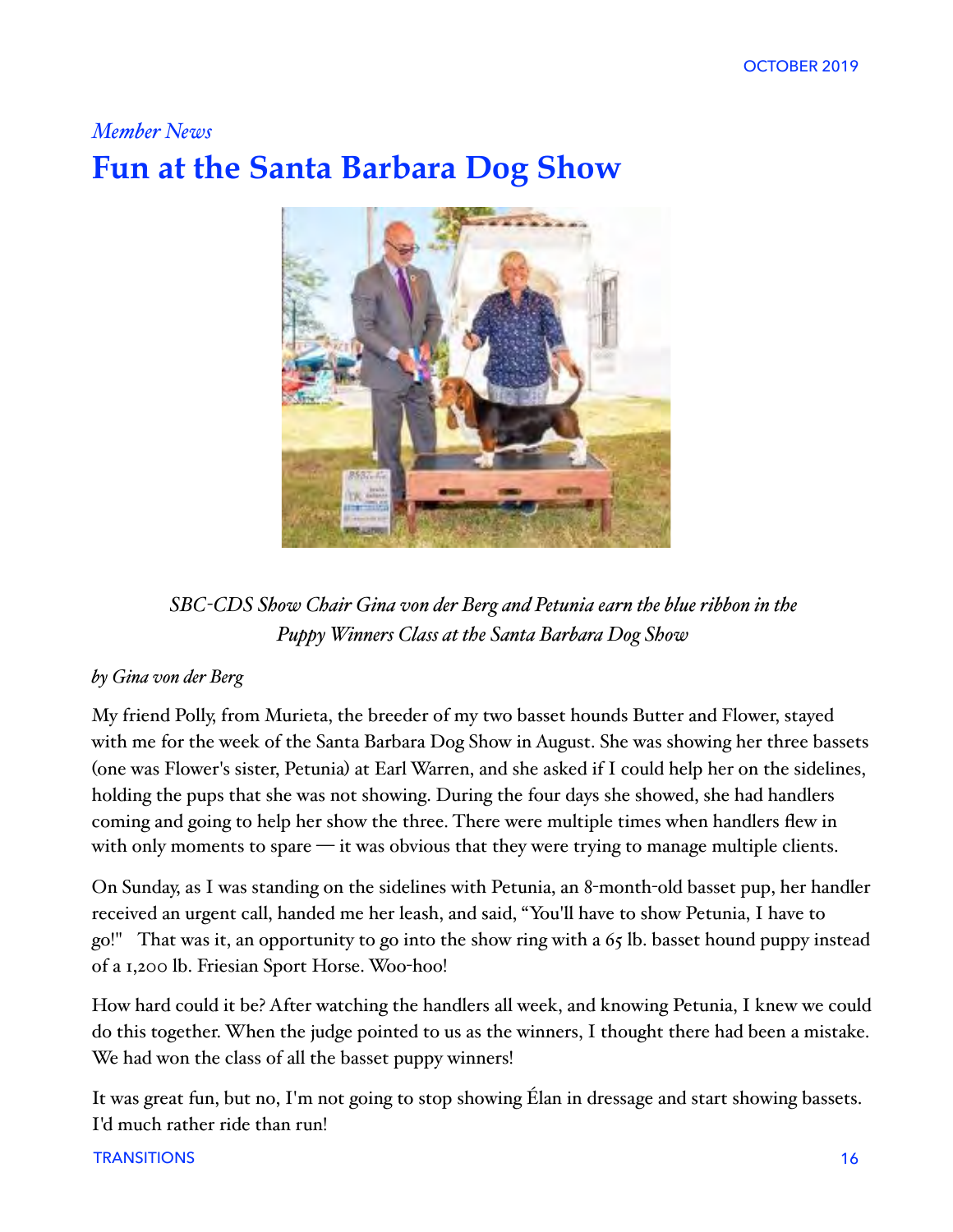### *New Member Profiles*

We've registered a number of new and returning members since our last newsletter. We love to profile new members as they join our chapter. We introduce below new members Michelle Freels, Alexandra Kummer-Klein, and Naima Chaves Scheraga. See our Junior Corner for information on our new Junior members Beatrix Freels, Aleja Lopez, and Ella Troyna. We also welcome Marnie Barrett, Jennifer Dugan, Luci Latham, Jaclyn Meinen, Lucas Santi, Kristi Troyna, Susan Weber, and Margaret Wilkinson as new or returning members. We hope they will send details for our next issue so we can introduce them more fully.

*Michele Freels* and her daughter Beatrix recently moved to Santa Barbara. Michelle's first riding lessons began at age 7 with her friend Shana. She is the reason Michelle came to Santa Barbara from the foothills above Sacramento after some major life changes a couple of months ago. Michelle got involved with eventing and pony club as a teenager and earned her 'A' rating. She evented for years and thought she knew how to ride dressage. She decided to switch to dressage when she had her first two children about 15 years ago and did not have the time to get cross country and fitness accomplished. At that point she bought a 4th level schoolmaster. It took her a month just to get her new mare to canter, as she "had



*Michele Freers and her daughter Beatrix met their new neighbor Barbara Cleveland (who snapped this photo) on a trail ride near their new home. They look forward to making more new fiends in our chapter.*

no idea how to ask with [her] seat." Eventually she figured out the buttons and fell in love with dressage. She has been fortunate to have wonderful horses and coaches over the years who have taught her so much about riding and life lessons as well. Currently she has a Dutch Warmblood, Wynnona, whom she brought from PSG to Grand Prix over the past five years with the help of Sabine Rijessenbeck. The three of them were lucky enough to travel to Lexington a couple years ago and to compete at the USDF finals. They have not competed this year but are really enjoying trail riding right now. Michelle's nine year old daughter has a Welsh Cob named Fig, and she loves to trail ride, jump, and do some light dressage. Michelle reports that they are both loving Santa Barbara and are looking forward to being part of the SBC-CDS chapter and getting involved with the junior program. They are hoping there might be some quadrille or a dressage-inspired drill team for juniors. Great idea, Michelle! We are so glad to have you join our chapter!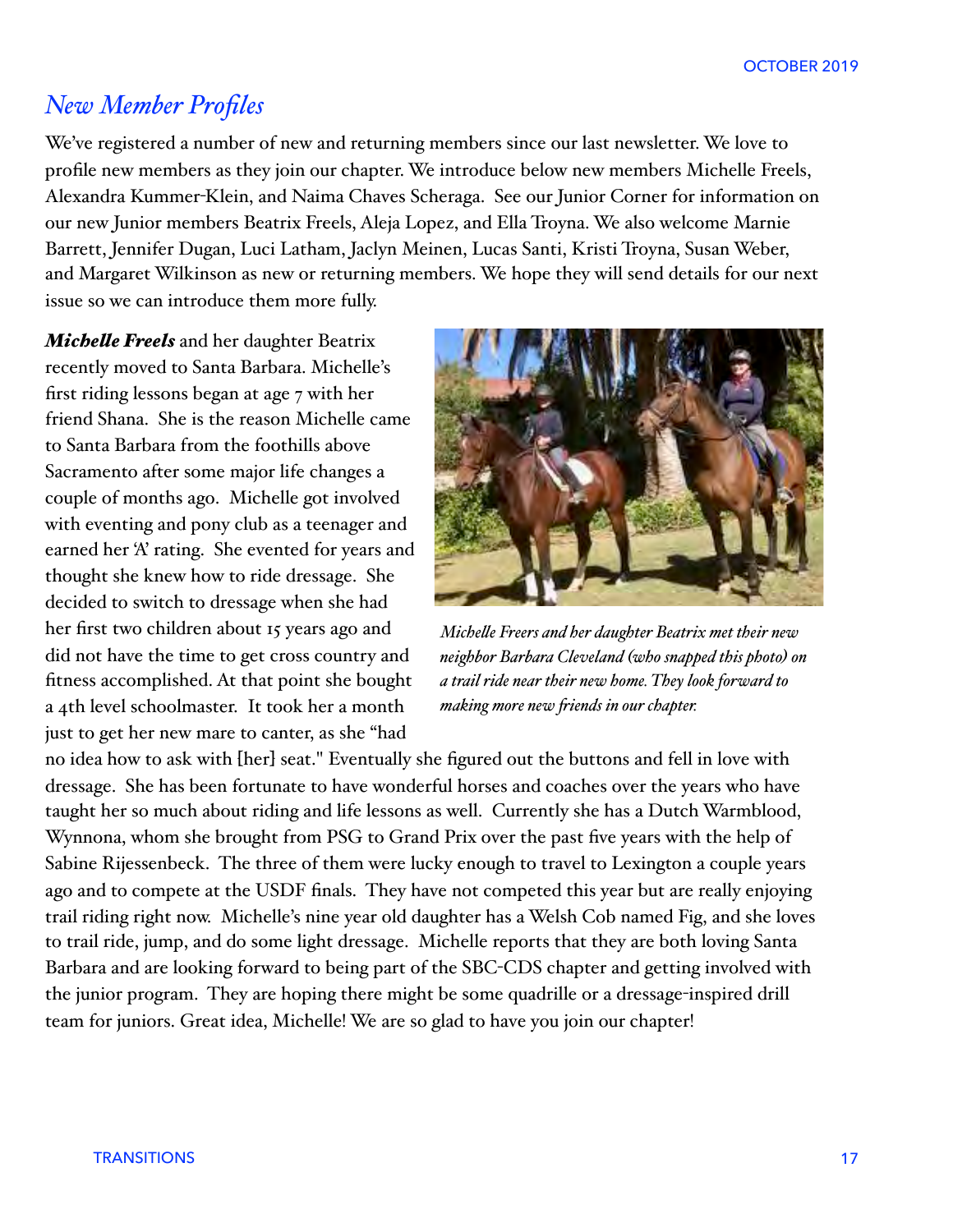#### *New Member Profiles (continued)*

*Alexandra Kummer-Klein* is a returning member who used to show the Andalusian mare Felicidad. Her mare is now 20 years old and partially retired and only does light work due to medical issues. Alexandra grew up in Germany on a Hanoverian Breeding Farm, so she grew up with dressage. Although she says she is "not a serious rider at this time," she is happy to become a member to support our local chapter. She is also an equine sports massage/bodyworker focusing on helping horses perform to their fullest potential. Welcome, Alexandra, and thank you for your support.



*Naima Chaves Scheraga* has a long history with dressage. She saw the traveling Lipizzaner

stallions when she was 8 and became a working student for Jennifer Roth in 2005. Before that she used to watch Hilda Gurney on RFD-TV and practice the movements she taught in her own "backyard." She feels very fortunate to have had opportunities to ride incredible horses with phenomenal coaches. Naima currently trains riders and polo ponies at the Santa Barbara Polo Club, where she also teaches yoga. In the photo (right) she is riding Smarty Pants, a 5-year-old Hanoverian-thoroughbred cross. Working with trainer Ashleigh McKenzie, her short-term goals are to "stay healthy, stay sound, and stay on." Her long-term goals are to get to FEI. When she's not in the saddle, she writes about riding, health, and yoga practice on her blog, [athletesbalancelife.com/](http://athletesbalancelife.com) Welcome, Naima!



*If you are a new or returning member of SBC-CDS, please send a few details about you, your horse, and your love of dressage, along with a photo, to Lreed@silcom.com, so that we can introduce you to the chapter in our next issue.*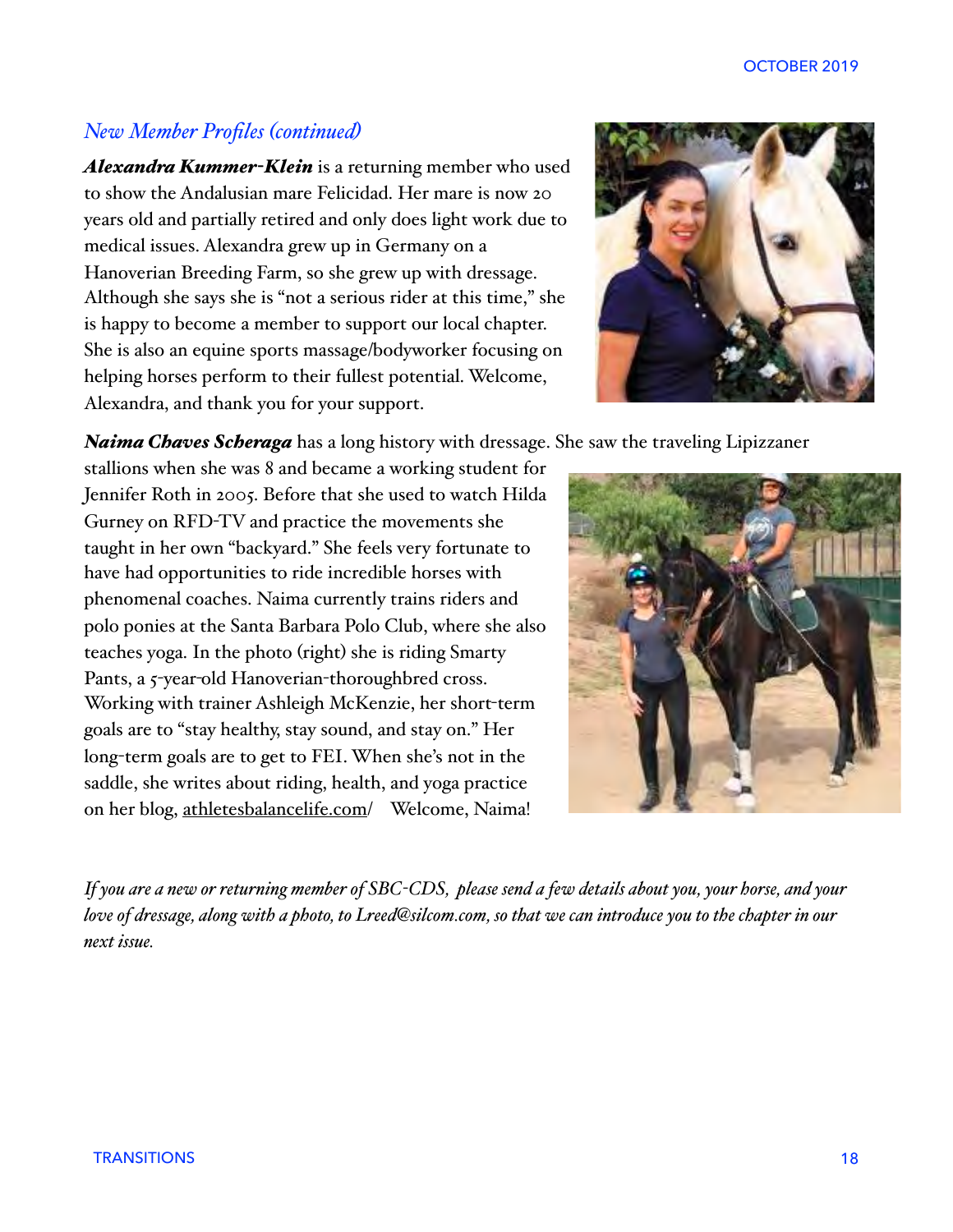### *Member News* **Connections**



*Mary Couch* and Istala got the last score they needed for their USDF Bronze Medal at the Mission Pacific Show in late October. Congratulations to Mary on this wonderful accomplishment!

*Mary Couch and Karen Christensen with Istala on Mary's Bronze Medal Day. (Photo by Lisa White)*

*Liz Gilman* reports that she and her mare Wishful have had a bumpy ride for the last year. After experiencing numerous abscesses and lameness issues associated with a stubborn quarter crack, an MRI was recommended by their vet Dr. Teske. That was the only way to find out exactly what was going on inside of Wish's right front hoof. The results was an abnormality in the white line that affected the coffin bone. A hoof resection was done in early March and Epona shoes were immediately applied. After 8 weeks of daily hand walking/exercise



and keeping the hoof dry, she was sound enough to start back under saddle in May. The care and time were well spent. She is sound and back to full work! She is shod every 5 weeks with the Epona shoes and is barefoot behind. Even though we don't show anymore, we still love the work and are happy just to enjoy the ride.

TRANSITIONS 19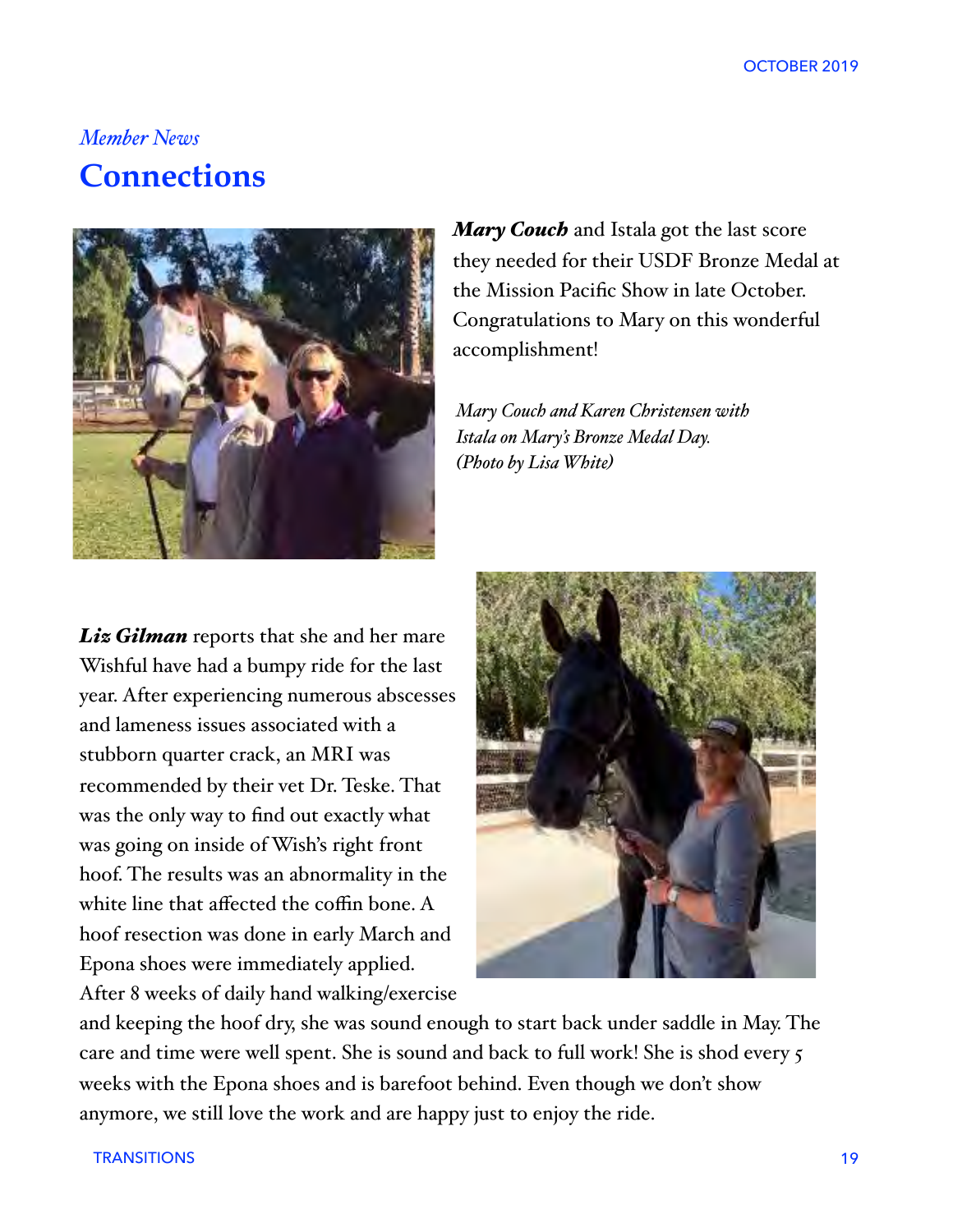#### *Connections (continued)*

A huge thank you to *Charlotte Bredahl* for the gracious donation to our chapter of her travel tack trunk. The trunk, which is suitable for long distance travel, was purchased by international rider Sabine Schut-Kery. Chapter member *Suzanne Kramer-Morton* helped with transporting the trunk and facilitating its sale. Our chapter is very appreciative of all the support Charlotte has given us over the years. Although she has recently relocated to Wellington, Florida to assume her new role as U.S. Dressage Development Coach, she will always hold a special place in the hearts of our members.

*Maraka MacDonald* has a new horse! She found Legacy, a 3-year-old Dutch mare, in Nebraska. Legacy arrived October 10 and has settled in perfectly. She has only been under saddle for four months, so Maraka is having fun working on the basics with her. Congratulations, Maraka, on this lovely addition to your family!

*Lisa White*'s new Lusitano gelding Bethoven flew in from Brazil last October. He is a Working Equitation (WE) champion, and Lisa





reports that he knows more than she does: "So he is professor and I am student." He has a lovely personality, is a PSG dressage horse, yet hacks out calmly. Lisa looks forward to improving her skills with this patient and capable athlete. Congratulations, Lisa! We look forward to seeing you in the show ring and out on the trail soon.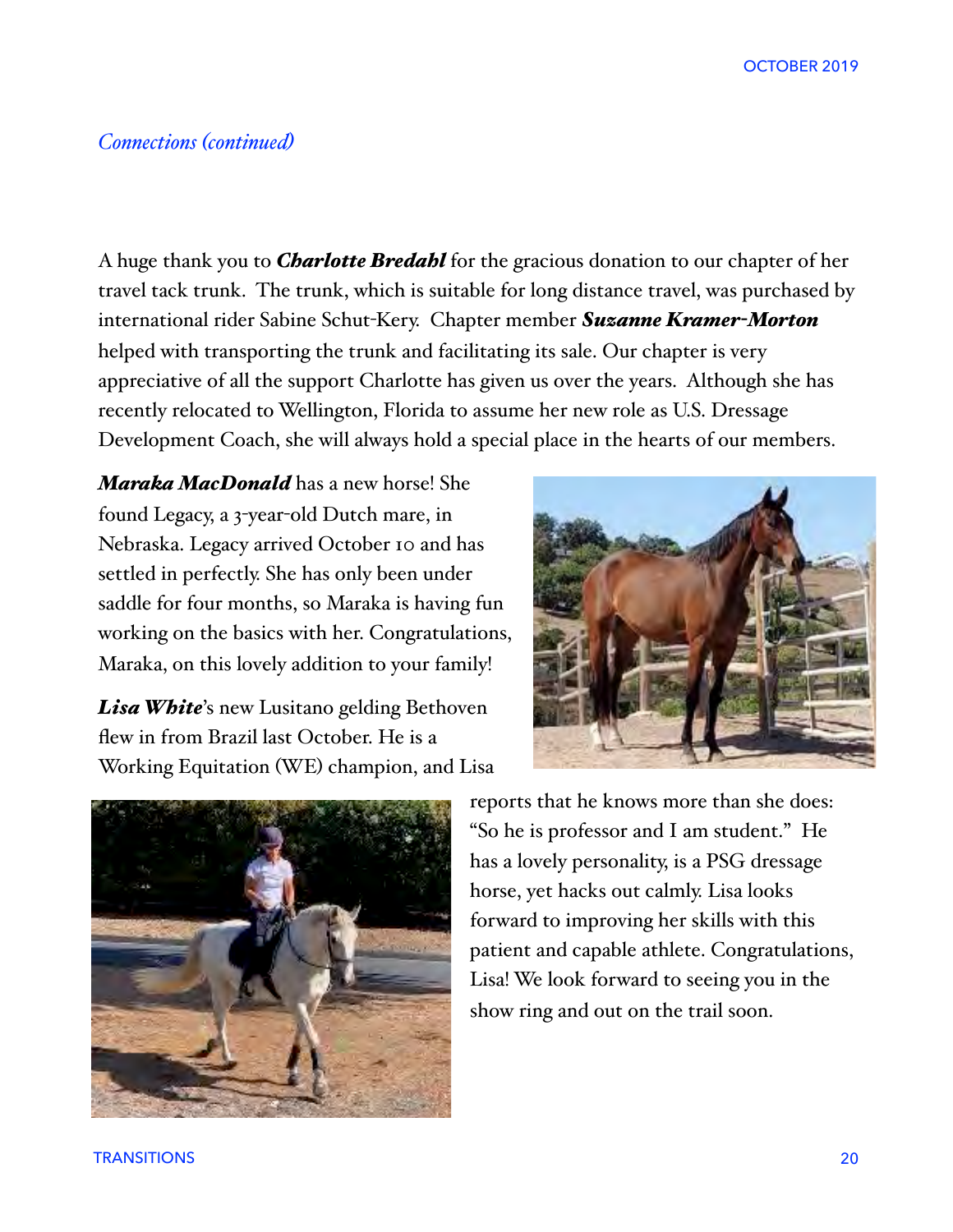### **CLASSIFIEDS . . .**

**Equine retirement** available at 10 acre facility in Santa Ynez: stalls with runs, paddocks with shelters, irrigated grass pastures near Alamo Pintado. Board \$550/ month. Please call or email: Sarah Graham, 323-422-4493 [s.graham@agpsla.com](mailto:s.graham@agpsla.com)

**Available for full or part lease: 14-year-old, 15.1 hand Welsh Cob** gelding. Ponder is a sweetheart who is looking for a pleasure horse lease situation: trail rides, easy ring work. He is healthy and sound. He is not available as a lesson horse. Experienced riders only. For more information, contact Marianne Kruidenier, 805-259-5196.



**For Sale:** 2007 Sundowner Sunlite 777 2-Horse Trailer. Aluminum Bumper Pull - Straight Load with ramp. Easy walk through with access doors to both stalls. 7' 6" Tall, 6' 9" Wide (Warmblood size). 39" Stall Width - wall to center line of divider. Tack Room - 2 saddle racks, 18 bridle hangers, blanket bar. Floor mats in stall area. 5 newer tires. Serviced regularly. \$10,500. Contact Heidi Goetz, 805-448-6478.

Do you have horses to sell or lease, facilities for rent, training services to offer, or anything else you'd like to advertise in this column? Classified ads are free to SBC-CDS *members.* 

*Send your text-only ad to [Lreed@silcom.com](mailto:Lreed@silcom.com)*

### **Riding Warehouse Offers 15% Discount to CDS Members**

Riding Warehouse very generously offers our members a special discount whenever they shop at their store or online. Email Sarah McClintock ([semcclintock22@yahoo.com](mailto:semcclintock22@yahoo.com)) to get your own special discount code, and go shopping at this amazing store. You will love their customer service and their convenient Golden State overnight shipping option!

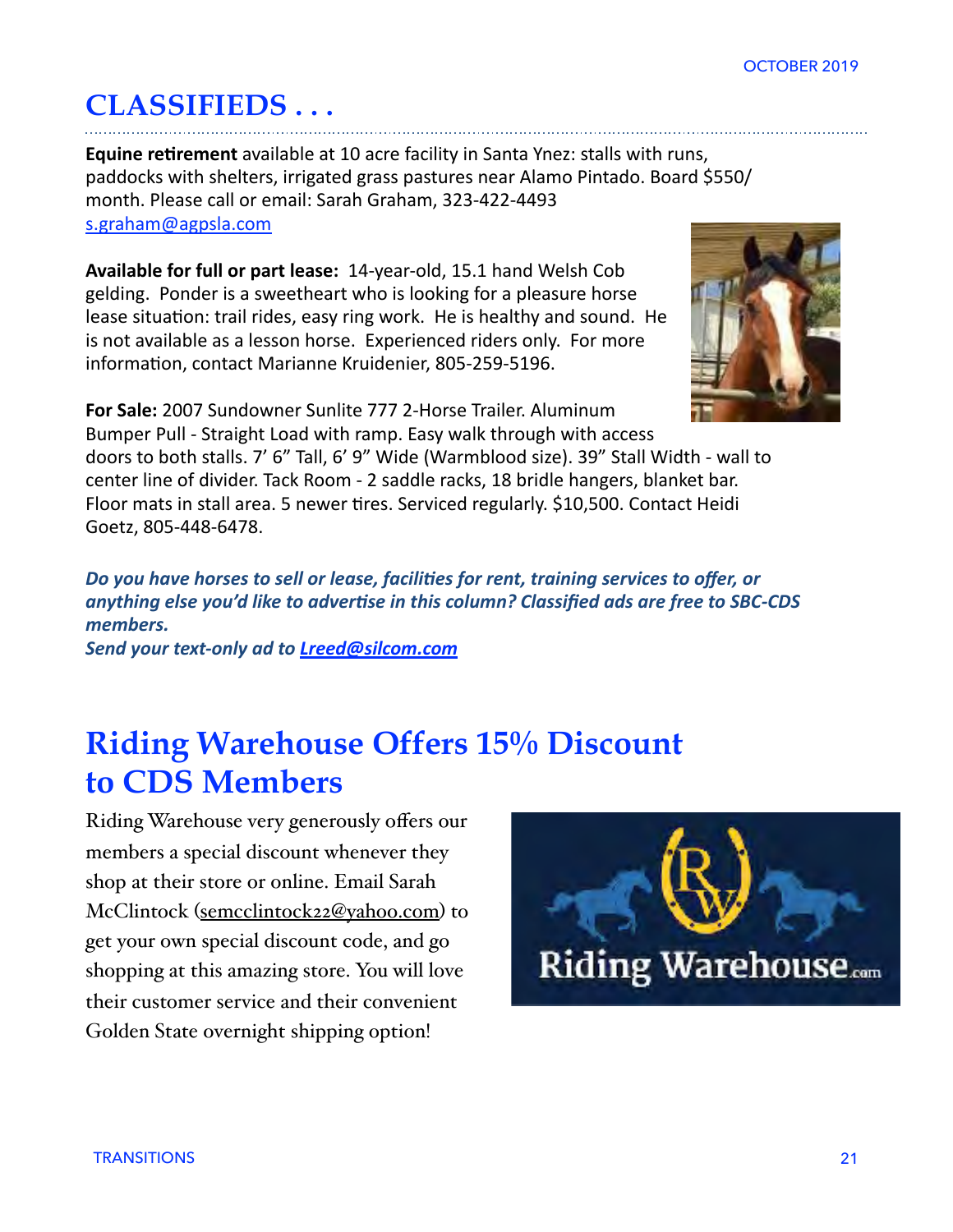### **Chapter Needs Web/ Social Media Help!**

Are you savvy about websites and social media? The chapter could use your help. We are looking for someone to keep our website up to date and post notices for our members on social media. If you can help, please contact Mary Couch at [marycouch1@me.com](mailto:marycouch1@me.co)

### **Want to Sponsor a Basket for our Annual Meeting Silent Auction?**

We are looking for generous members who would like to donate baskets (or items to contribute to a basket) for our annual meeting's silent auction. This is a huge

fundraiser for our chapter, and we rely on it every year.

Designing a basket can be really fun. Just think of a theme and let your imagination run wild! If this seems difficult, cash contributions are always welcome, too, so your board can purchase items to make our basket display extra special at our January 19th, 2020 meeting and banquet at the Santa Barbara Inn!

Contact Laura Kranzler if you'd like to donate at this email address:



dankranzler@cox.net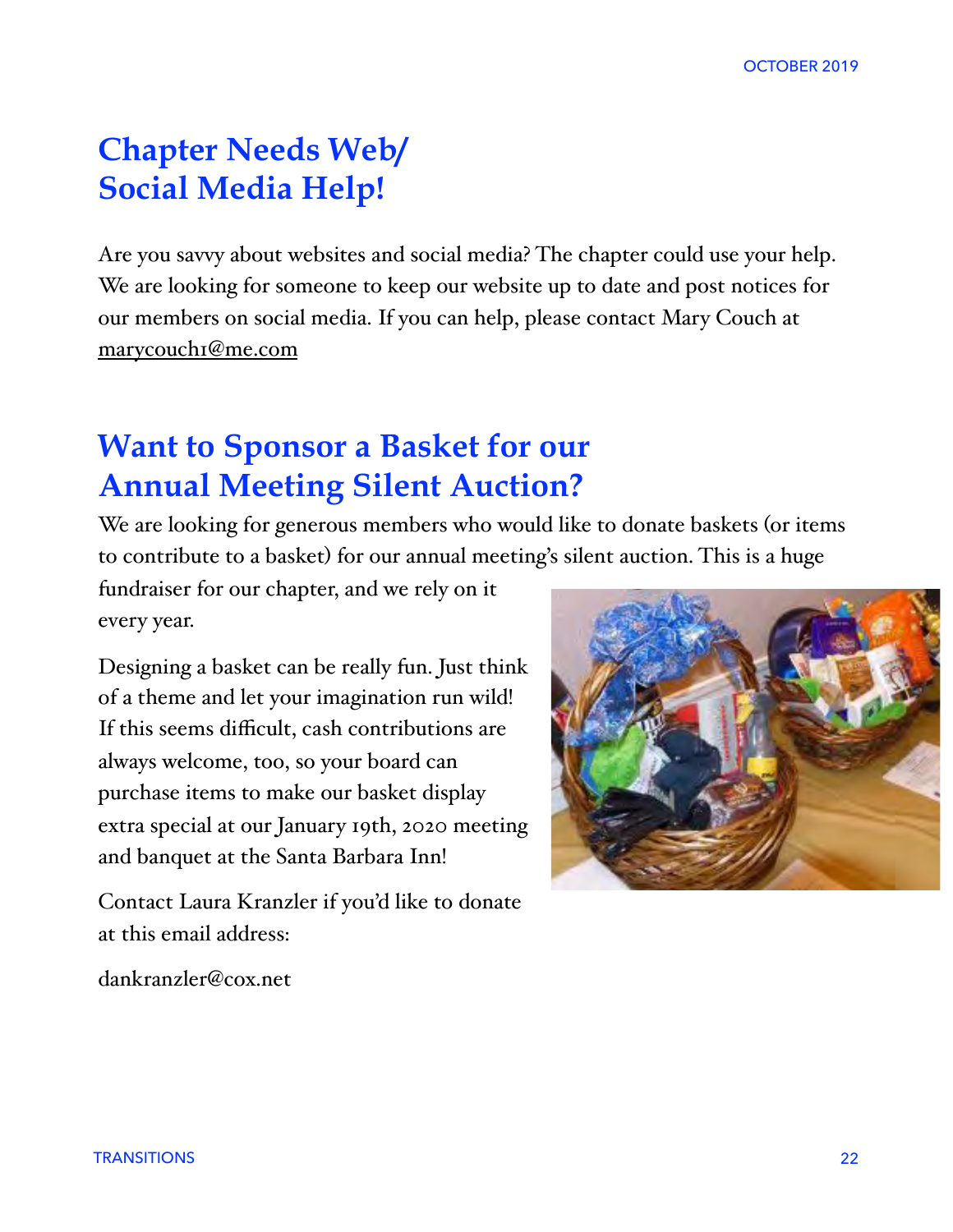### *A Request fom your Sponsorship Chair*

Dear Chapter Members and Friends,

It's Halloween and tax season! What could be more scary? Missing an opportunity to make a donation to your chapter! Now that's scary. This is a perfect time of year to make a donation to your chapter. Here's why:

Your chapter is a 501c3, so your donations are tax deductible to the extent the law allows. Donations made before December 31st can be used in calculating your taxes for 2019.

I will promptly send you a receipt for your tax records.

Your November and December donations will be counted toward your 2020 sponsorship level. Sponsors receive recognition and publicity in our digital and print publications.

You can donate cash. Make your check out to SBC-CDS. Send it to Karen Christensen, SBC-CDS Treasurer, 1447 Crestline, Santa Barbara, CA 93105

You can donate new items the chapter can use in our silent auction and opportunity drawings at our annual meeting and banquet in January. Please contact me 805-895-1161 if you have an item to donate.

We are very appreciative of the companies, vets and services who sponsor and/or underwrite our prizes and highpoint awards for our chapter shows. Please contact Suzanne Kramer Morton at [dressage805@gmail.com](mailto:dressage805@gmail.com) if you would like to underwrite specific prizes or trophies for the 2020 season.

Your chapter has been working hard to create and maintain opportunities for you to grow in the sport of dressage. We appreciate your help in the past years. Expenses are constant. In order to be ready for our very active future, we need your donations.

Write a check. It will make you smile.

Thank you from all your fellow chapter members.

Lynne Sherman, Sponsorship Chair

*Please make out your check to SBC-CDS in any amount, and mail it to: Karen Christensen, SBC-CDS Treasurer, 1447 Crestline, Santa Barbara, CA 93105*

*If you'd like to donate items for our baskets (or an entire basket!) for the silent auction at our annual meeting, January 19 at the Santa Barbara Inn, contact Laura Kranzler via email: [dankranzler@cox.net](mailto:dankranzler@cox.net)*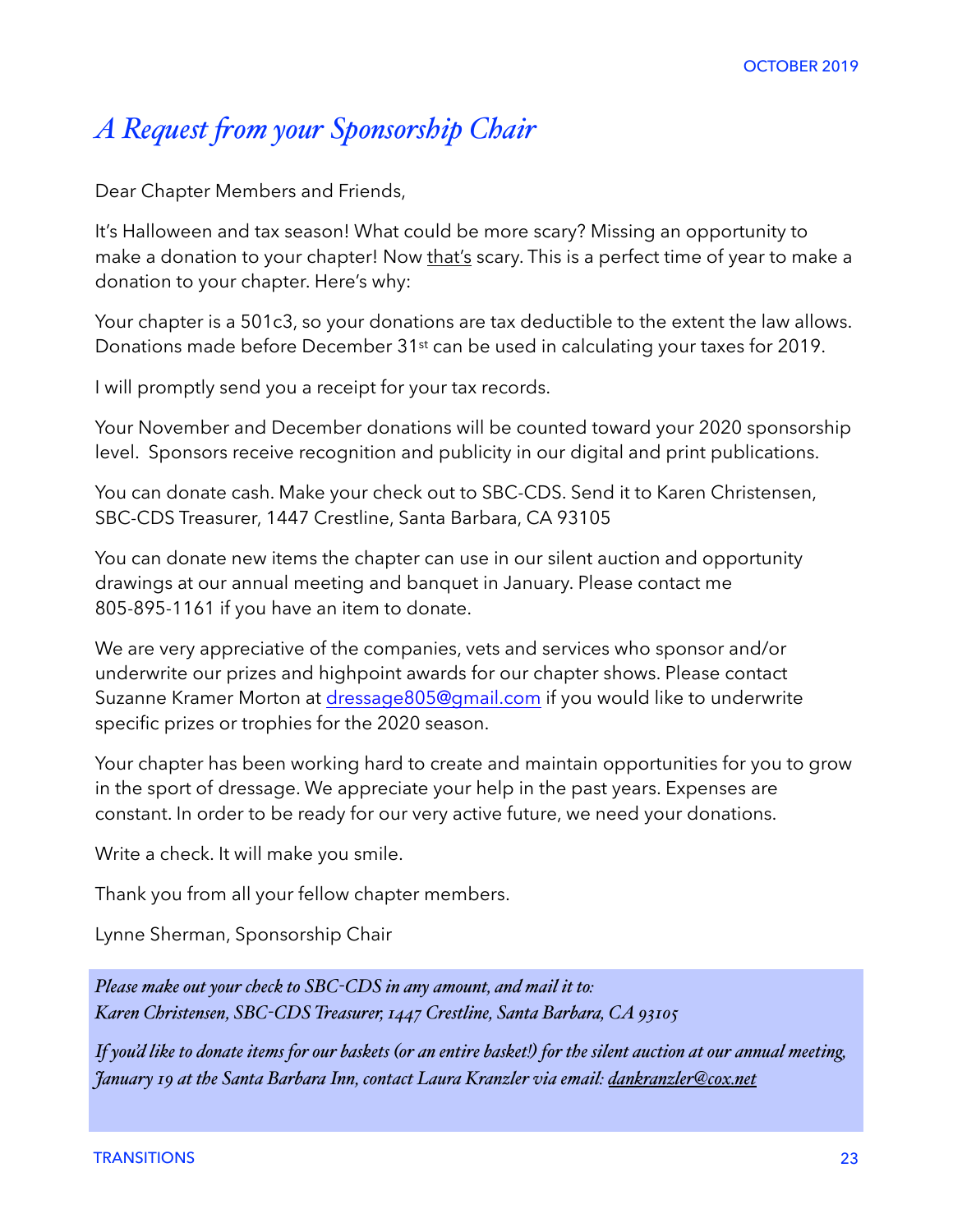OCTOBER 2019



### **SBC-CDS Thanks Our Generous Sponsors!**

### **Diamond Level (\$2000 +)**

#### **Platinum Level (\$1000-\$1999)**

Charlotte Bredahl\*

Susan Cheney

Dressage Extensions\* 

Ed Galsterer - Santa Barbara Inn\*

### Gold Level (\$500-\$999)

Louise Caccese\*

Barbara Cleveland\* 

Marianne Kruidenier, MQ Equitation\*

Bruce Kuesis, DVM, Mission Equine

Platinum Performance\*

Riding Warehouse\* 

 $*$ *indicates in-kind donation*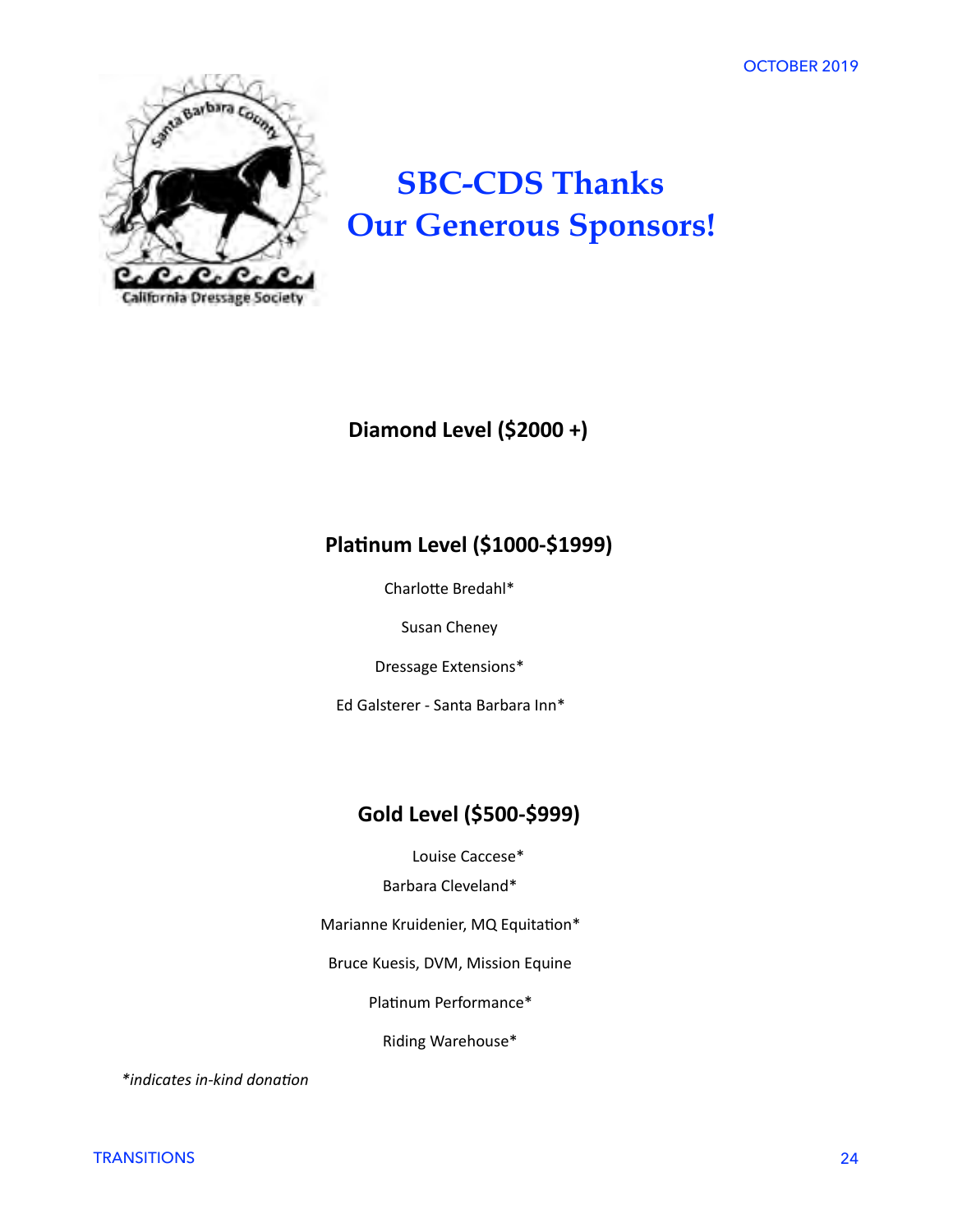#### *SBC-CDS Thanks Our Generous Sponsors (continued)*

#### **Silver Level (\$200-\$499)**

Allyson Aldrich 

Back at the Ranch - Liz Orth\*

Charlotte's - Charlotte & Ramon Becerra

Heidi Bowers-Dutra

Karen Christensen\* 

Mary Couch\*

Steve Goss, DVM, South Coast Equine Practice

Deb and Matt Hirons

David Jensen, DVM, San Marcos Equine Practice

Karen Jenkins 

Sarah McClintock\*

Mrs. Pasture's Cookies for Horses\*

Lindsey Reed 

Lynne Sherman 

Bruce Stamp Wood Sculpture\* 

Wild Fed Feed\*

 $*$  *indicates in-kind donation*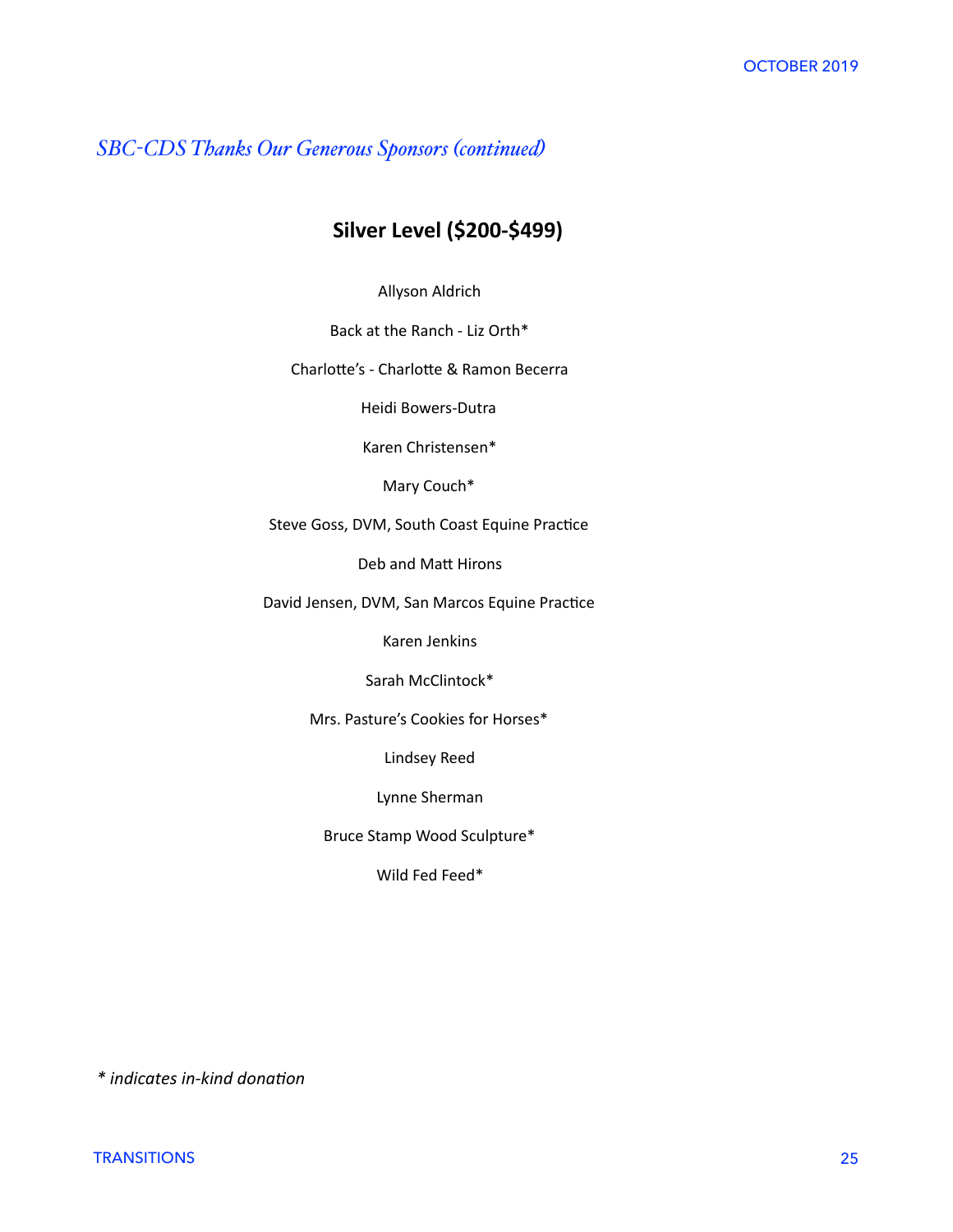#### *SBC-CDS Thanks Our Generous Sponsors (continued)*

#### **Bronze Level (\$100-\$199)**

Susan Ashbrook - Equine VIP Shampoo & Conditioner

Lynn Barza 

#### Carole Bennett

Karen Blumenshine, DVM - Santa Barbara Equine Practice

Daffodyl Lily Designs - Kristin Jepson

Maraka MacDonald\* 

Theresa Nobbe 

Joan Rothberg 

Santa Ynez Feed and Milling\*

Wendy Wergeles

#### **Friends of the Chapter (\$1-\$99)**

Marnie Barrett

Brophy's 

Julie Corlett

Farm Supply, Buellton

Laura Kranzler 

La Cumbre Feed - Nancy Rolland\*

Linda Marquez, Rincon Vista 

Anita Parra 

#### Dan Quinajon\*

Santa Barbara Carriage and Western Art Museum

Nicole Walther-Chesser 

Diane Welcenbach 

 $*$  indicates in-kind donation

TRANSITIONS 26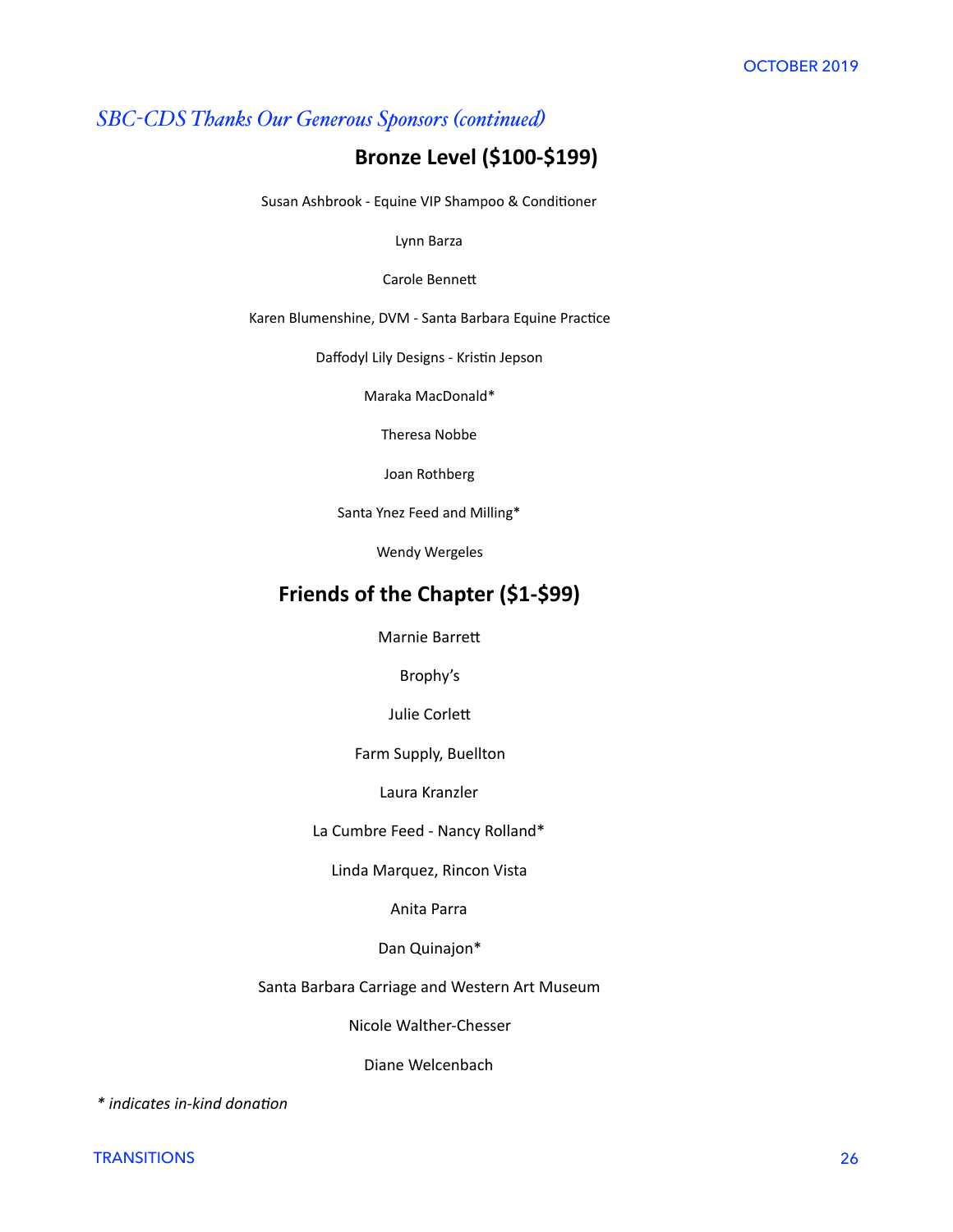#### OCTOBER 2019

### **2019-20 Calendar**

*CDS and SBC-CDS sponsored or endorsed events or programs (see our website for premiums/details — [sbccds.org](http://sbccds.org)):* 

**November 3, 2019. Fall Social, Bridlewood Winery, Santa Ynez, 1-3 pm. Contact: Michelle Bischoff, [michellecb805@gmail.com](mailto:michellecb805@gmail.com)** 

**November 22, 2019. Deadline for submitting scores for SBC-CDS year-end awards. Send your scores to [dressage805@gmail.com](mailto:dressage805@gmail.com). See p. 11 of this newsletter for details.** 

**December 15, 2019. On the Bit Schooling Show, Santa Ynez Equestrian Center. Judge: Claudia Roberts. Contact: Carole Bennett, [carole615@outlook.com](mailto:carole615@outlook.com)**

**January 19, 2020. Annual Meeting and Awards Banquet, Santa Barbara Inn, catered by Convivo. Contact: Michelle Bischoff, [michellecb805@gmail.com](mailto:michellecb805@gmail.com)**

**May 16-17, 2020. Spring Dressage in Santa Barbara. Judge: Beverly Rogers "S". Earl Warren Showgrounds.** 

**August 15-16, 2020. Summer Dressage in Santa Barbara. Judge: Donna Richardson "S". Earl Warren Showgrounds.** 

*Events not sponsored by SBC-CDS, but of probable interest to our members:* 

**November 8, 9, and 10. Gerhard Politz Clinic. Contact: Nicole Chastain, [nicole@nicolechastain.com](mailto:nicole@nicolechastain.com)**

**November 9. Gather with your fellow equestrians for tapas and a presentation by Gerhard Politz at the F2 winery in Los Olivos, 6 pm.**